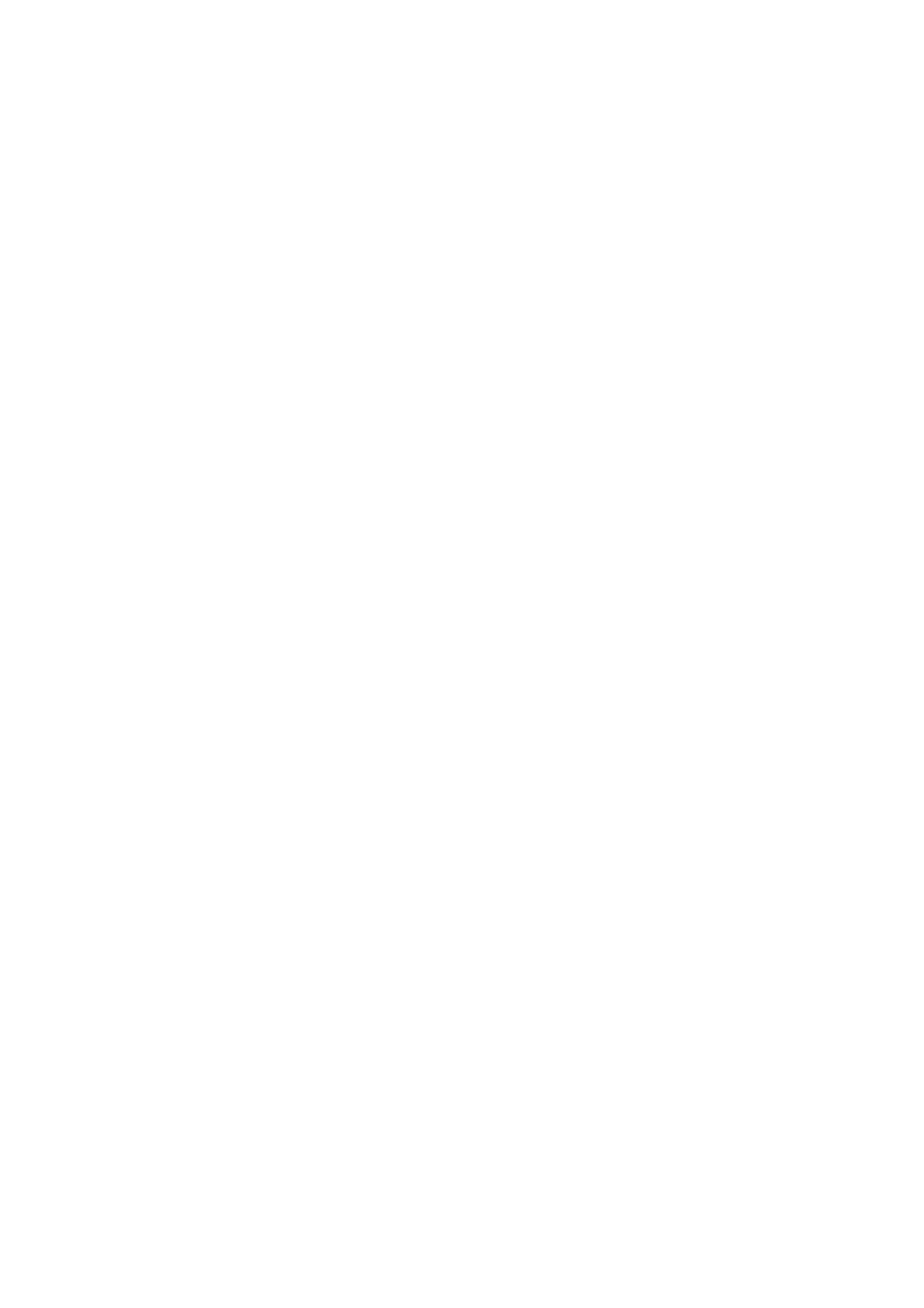**EUROPEAN UNIVERSITY INSTITUTE DEPARTMENT OF LAW**

*"Reasonableness" and Value Pluralism in Law and Politics* 

**WOJCIECH SADURSKI**

EUI Working Paper LAW No. 2008/13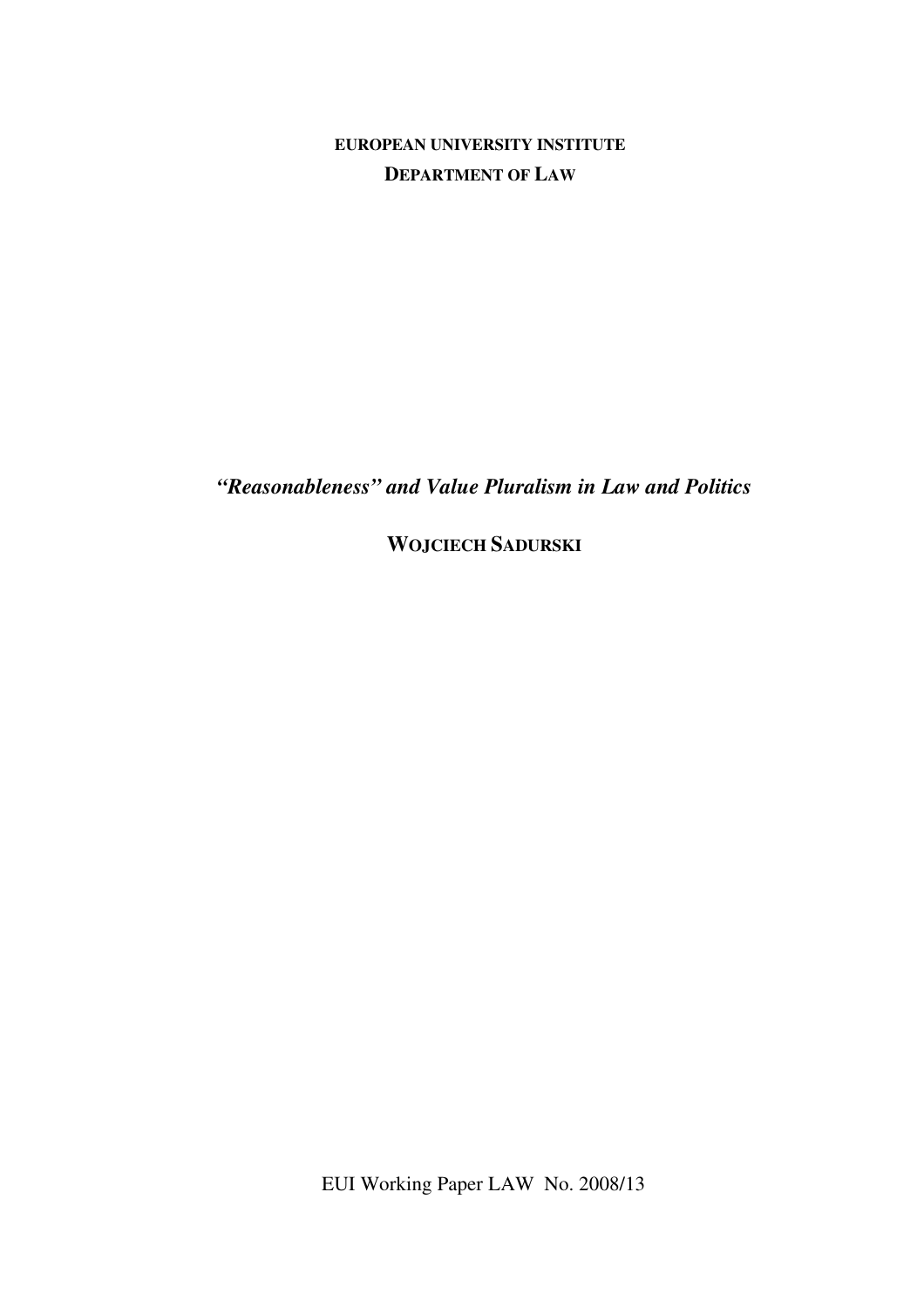This text may be downloaded for personal research purposes only. Any additional reproduction for other purposes, whether in hard copy or electronically, requires the consent of the author(s), editor(s). If cited or quoted, reference should be made to the full name of the author(s), editor(s), the title, the working paper or other series, the year, and the publisher.

The author(s)/editor(s) should inform the Law Department of the EUI if the paper is to be published elsewhere, and should also assume responsibility for any consequent obligation(s).

ISSN 1725-6739

© 2008 Wojciech Sadurski

Printed in Italy European University Institute Badia Fiesolana I – 50014 San Domenico di Fiesole (FI) Italy

> http://www.eui.eu/ http://cadmus.eui.eu/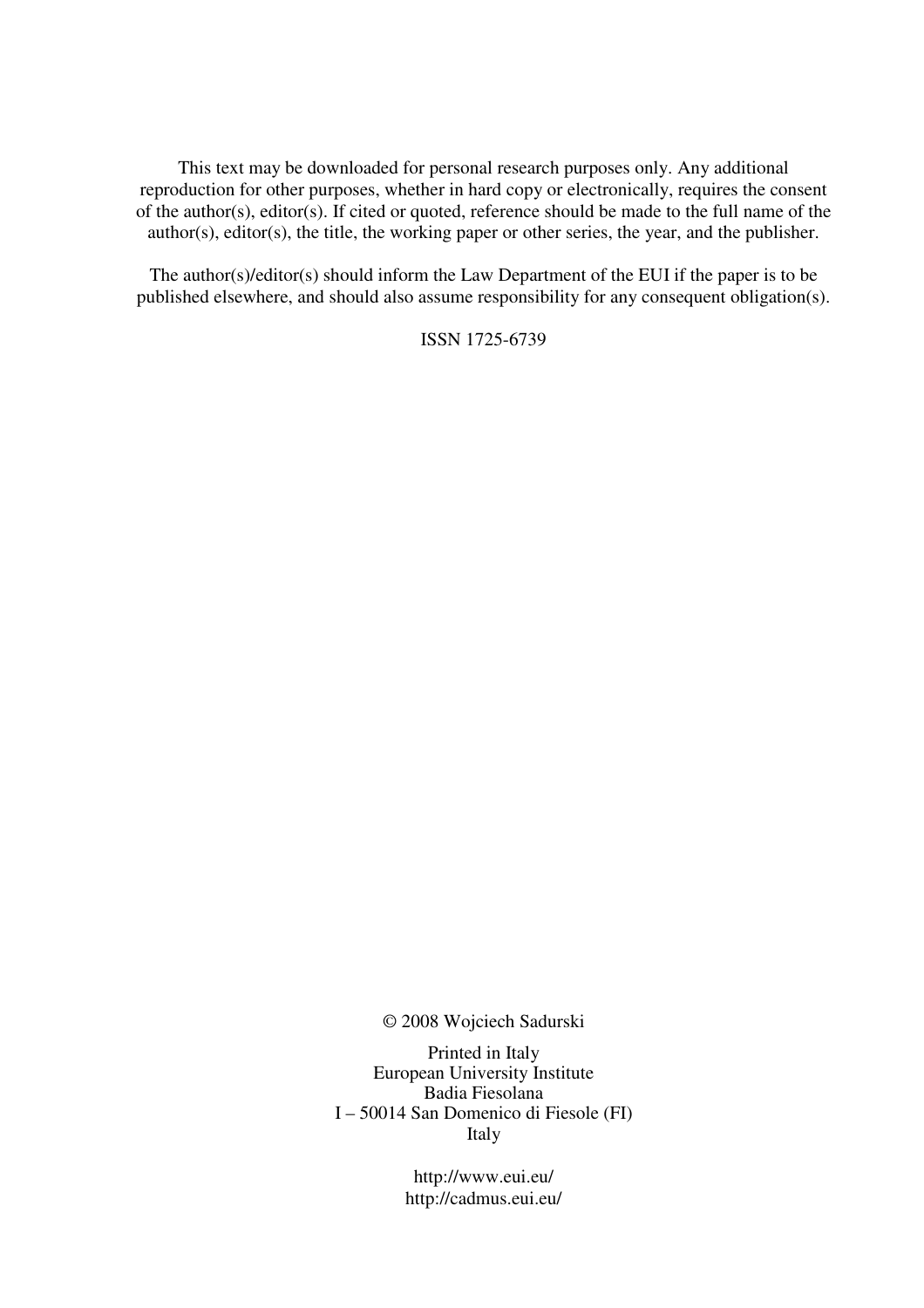#### **Abstract**

In law, the category of reasonableness, when used in a "strong sense", is inherently lied up with proportionality, and also with the test of necessity, and thus is a guarantee of a minimal restriction of constitutional rights compatible with the attainment of a given purpose. This approach to the scrutiny of restrictions of constitutional rights carries certain disadvantages because of an unfortunate alignment of the judicial role with the role of legislator, but it also has some great advantages when compared with alternative approaches: it is more transparent when it comes to revealing to the public all the ingredients of the judicial calculus, and most importantly, it reduces the sense of defeat for the losing party. As such, it is consensus-oriented because it acknowledges explicitly that there are valid constitutional arguments on both sides. In turn in political philosophy the notion of reasonableness applies to the determination of the standards of justifications for authoritative decisions so that they can be considered legitimate, i.e. calling for respect even from those subjected to them who do not agree with them on merits. The attractiveness of this idea results from the fact that it combines two enormously popular traditions in democratic theory: those of social contract and of deliberative democracy. So it can be seen that both these conceptions: reasonableness in law and reasonableness in political theory have some obvious commonalities at the level of their deep justifications; both appeal to liberal, egalitarian and consensus-oriented values.

#### **Keywords**

Legitimacy - fundamental (human) rights - judicial review.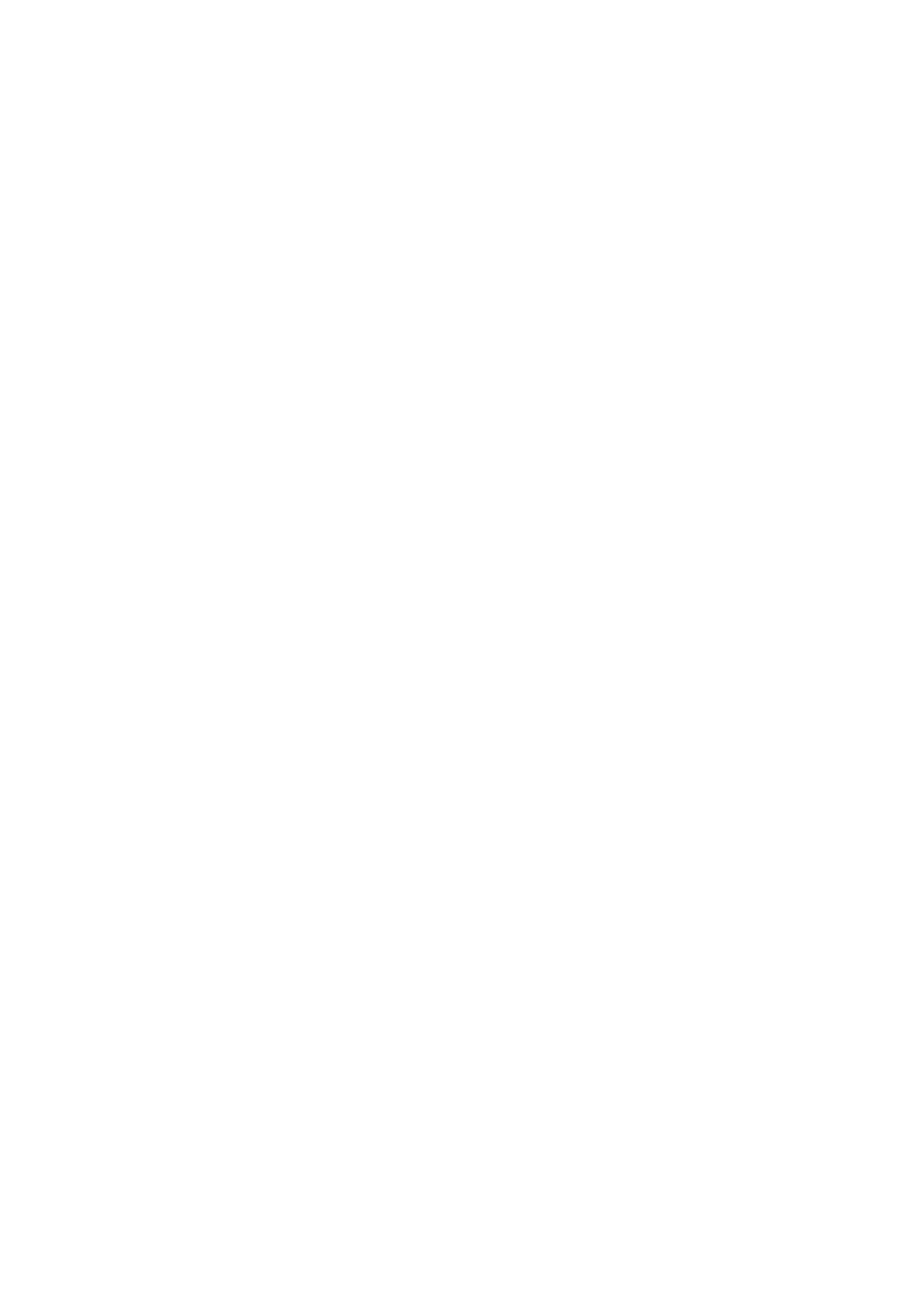# *"Reasonableness" and Value Pluralism in Law and Politics*

Wojciech Sadurski\*

The concept of "reasonableness" is deeply engrained both in legal theory and in political philosophy. In the former, jurisprudential arguments about reasonableness are informed by the growing use of this category in international law, in European law, and also in national legal orders, in particular in constitutional and administrative law of many countries. In the latter, i.e. in political philosophy, "reasonableness" is one of the key concepts of contemporary political liberalism where it plays the role of a criterion (or of the set of criteria) of appropriateness of certain rationales for the use of coercion by the state towards individuals, and thereby is a crucial criterion of the limits of legitimacy of the liberal state.

What is puzzling, however, is that these two currents: the arguments about reasonableness in law and in politics, are not considered jointly but rather constitute two parallel currents of thought with no common points. As far as I know, there has not been any serious attempt two identify the common denominator(s) of these two types of "reasonableness". It is surprising given that the literature on reasonableness both in legal theory and in political theory is quite rich, so one would have thought that at least some writers would be tempted to consider them jointly. It can hardly be explained by the disciplinary separation between legal theory and political philosophy, and the inability or unwillingness of the scholars in these two fields to intrude upon each other territories. To the contrary, there have been many edifying and impressive examples of interdisciplinary work of this kind, but not with regard to reasonableness.

It may well be that this has been for good reasons; perhaps indeed, the only thing which is common to reasonableness in law and reasonableness in politics is *the word*, and a supposition that the commonality of the word reveals the commonality of the phenomenon described by the word might be considered to be a case of a nominalist fetishism. (It would be as if someone suspected that there must be some commonality of meaning between "game" as a play and "game" as wild animals because of the identity of the word). A nominalist error of this sort should be avoided.

<sup>\*</sup> Professor in the Department of Law, European University Institute in Florence, and in the Faculty of Law, University of Sydney. This is a draft of the paper presented to the  $11<sup>th</sup>$  International Forum on Constitutional Review, organized by the Institute of Law and Public Policy and Venice Commission of the Council of Europe, Moscow, 20-21 June 2008.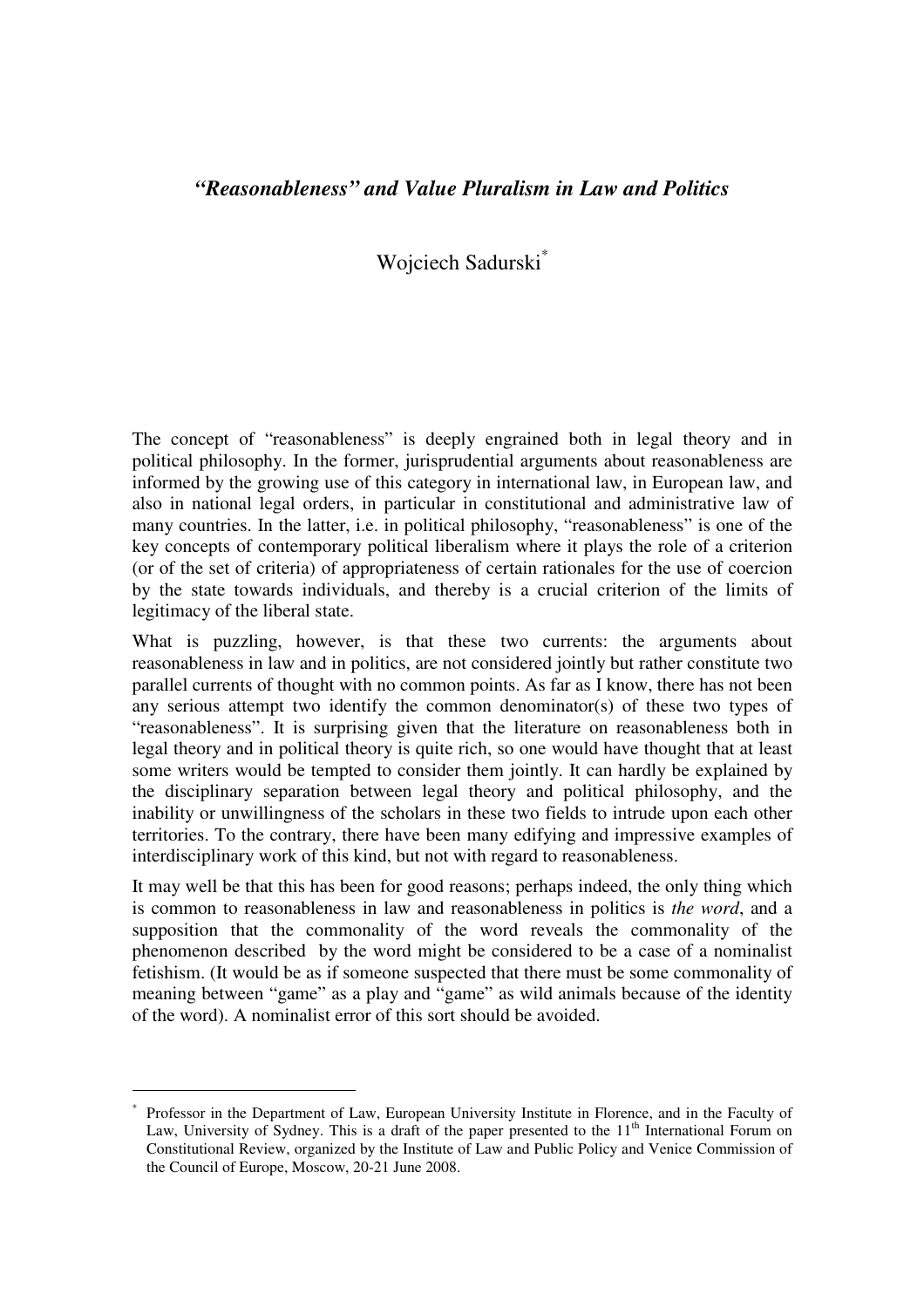And yet, the commonality of words which are meant to describe the *normative* constructs in the areas so close to each other and so inter-connected as law and politics, should create at least a prima facie presumption that something similar, if not identical, is at work there. This is at least worth consideration, and the aim of this paper is to initiate a reflection on this. I will proceed as follows: in the first part, I will review the uses of category of reasonableness in law; in the second part, the role that reasonableness plays in political philosophy, and in conclusion bring these themes together and suggest ways in which reasonableness both in law and in politics can be seen to respond to the common concerns.

### **1. Reasonableness in Law**

I will begin this exploration by an attempt to draw a general "map" of the legal uses of the category of reasonableness. By necessity, it will be an extremely vague and general survey, but I think that such an account is necessary prior to any attempt to identify, in a general way, the main normative consequences of embracing this category in law.

There can be different taxonomies used in order to systematize such an account. The first, and perhaps most obvious taxonomy is based on a distinction between different types of legal orders in which the category of reasonableness appears: say, in international public law, in the European law, and in various national (domestic) legal systems. Just a few examples. In international public law, reasonableness can be found, *inter alia*, in the Vienna Convention on the Law of Treaties: Art. 32 states that, were the regular methods of treaty interpretation to lead to "manifestly absurd or unreasonable" outcomes, some "supplementary means of interpretation" may be used.<sup>1</sup> This is, obviously, not the place to consider the matter of substance; all I want to indicate is that here, the category of reasonableness (expressed from the negative angle, that is as unreasonableness), plays a role of a certain safety valve the aim of which is to prevent consequences which are manifestly undesirable, and yet which would be likely to occur if a state used the standard, conventional methods of legal interpretation.<sup>2</sup>

The second type of legal order where the category of reasonableness is present is the European law, including the law of the European Union, and also the law of the European Convention of Human Rights (ECHR). The very text of the ECHR contains several references to "reasonableness": for instance Art. 6 confers upon the citizens of the member states the right to fair trial which includes, among other things, the right "to a fair and public hearing within a *reasonable* time"; article 5 provides, as one of the exceptions to the right to liberty and security, the lawful arrest based on "*reasonable* suspicion" that a person committed an offence or when it can be *reasonably* considered necessary to prevent him committing an offence", etc.

<sup>&</sup>lt;sup>1</sup> Vienna Convention on the Law of Treaties of 23 May 1969, entered into force 27 January 1980, UN Treaty Series vol. 1155, p. 331.

 $2^2$  For a detailed analysis of this provision which is congruent with my account of Article 32, see Ulf Linderfalk, *On the Interpretation of Treaties: The Modern International Law as Expressed in the 1969 Vienna Convention on the Law of Treaties* (Springer: Dordrecht, 2007) at 334-43.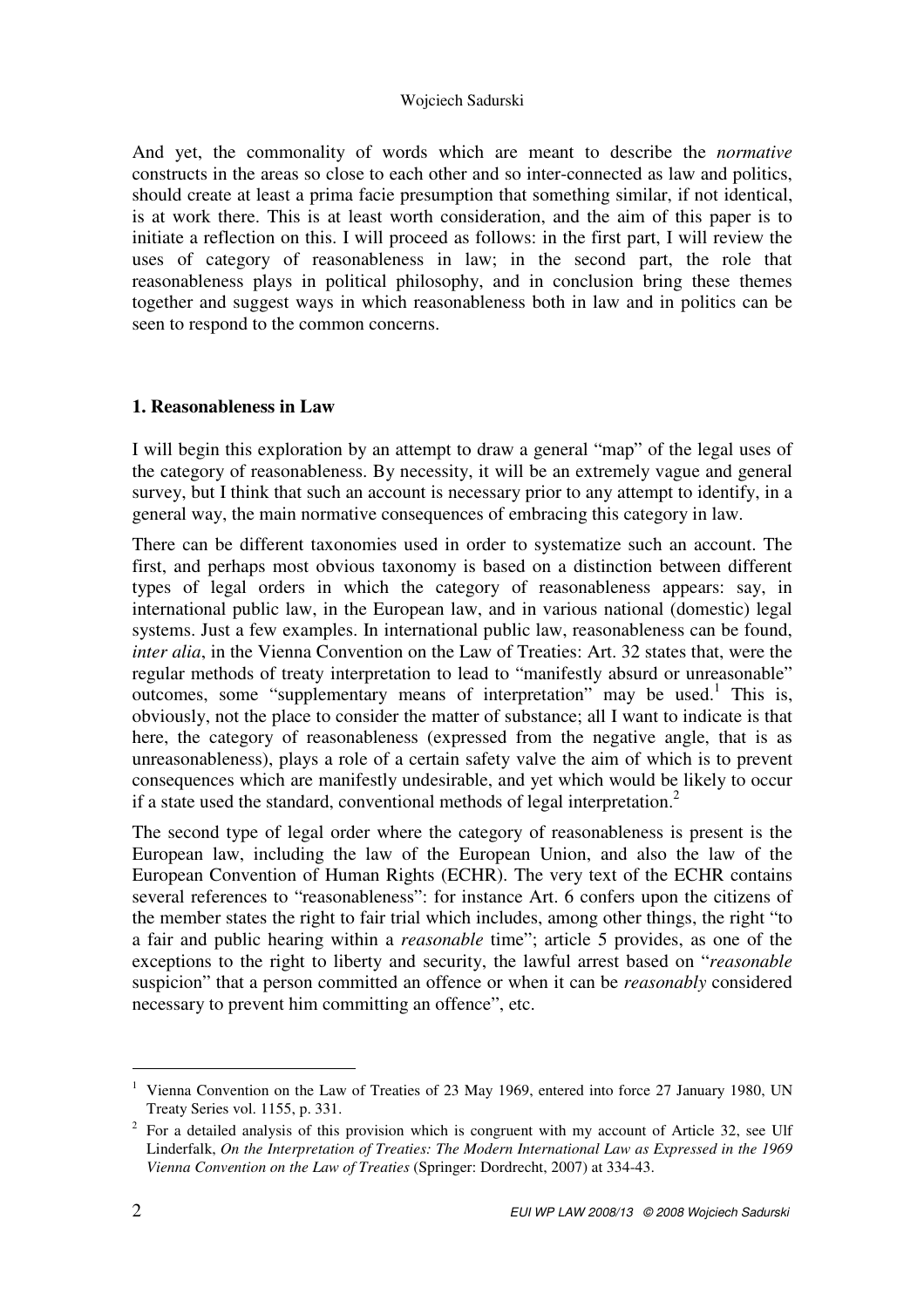The third level at which this category appears is the level of national, or domestic, legal orders, and in particular in constitutional and administrative law. In Great Britain, there is a principle in the administrative law, dating back to the 1948 Court of Appeal Wednesbury decision,<sup>3</sup> where the court established that it would only correct an administrative decision when (*inter alia*) the decision was so *unreasonable* that no *reasonable* authority would ever consider taking it. Another example can be provided by the Canadian Charter of Rights and Freedoms: its Article 1 states that the Charter rights are guaranteed "subject only to such reasonable limits prescribed by law as can be reasonably justified in a free and democratic society". This formula has been adopted in a number of legal systems; for example in the South African Constitution an equivalent clause (in Art. 36) is that any limits on constitutional rights must be "reasonable and justifiable in an open and democratic society".

The second possible taxonomy is best upon whether the category of reasonableness in a legislative act or legal decision. In other words this becomes a question of authorship – how did the category come about in the legal system, by the act of a legislator or the decision of a judge? As examples of the texts of legislative acts where the category of reasonableness appears is the afore-mentioned Vienna Convention, the European Convention on Human Rights, Canadian Charter of Rights and Freedoms,<sup>4</sup> or the Constitution of South Africa.<sup>5</sup> In contrast, as examples of judge-introduced category of reasonableness can be provided by the decisions of the European Court of Human Rights and several national constitutional courts, which will be in more detail discussed below, however, in brief, it will be seen that in the constitutional courts' reasoning the category of reasonableness plays a central role in the analysis of proportionality of the legislative means to the legislative aims pursued (or claimed to be pursued) by the lawmaker.

The third - and the most important from the point of view of this paper - distinction is based on the functions that the category of reasonableness plays in a given legal context. I will distinguish between a "weak" and a "strong" understanding of reasonableness. In the weak sense, reasonableness has a role to exclude manifestly unfair or irrational consequences of the enforcement of a given legal rule; as I put it already before, the reasonableness plays in such circumstances a role of a "safety valve" which prevents the occurrence of consequences which strongly and obviously collide with our basic sense of justice, fairness, decency, etc. I have provided, above, an example of a British administrative-law rule proclaimed in *Wednesbury* based on which a court may correct an administrative decision for its unreasonableness.

<sup>3</sup> *Associated Provincial Picture Houses v Wednesbury Corporation* [1948] 1 K.B. 223.

<sup>&</sup>lt;sup>4</sup> "The Canadian Charter of Rights and Freedoms guarantees the rights and freedoms set out in it subject only to such reasonable limits prescribed by law as can be demonstrably justified in a free and democratic society", Section I, emphasis added.

<sup>&</sup>lt;sup>5</sup> "The rights in the Bill of Rights may be limited only in terms of law of general application to the extent that the limitation is *reasonable* and justifiable in an open and democratic society based on human dignity, equality and freedom….", Section 36.1., emphasis added.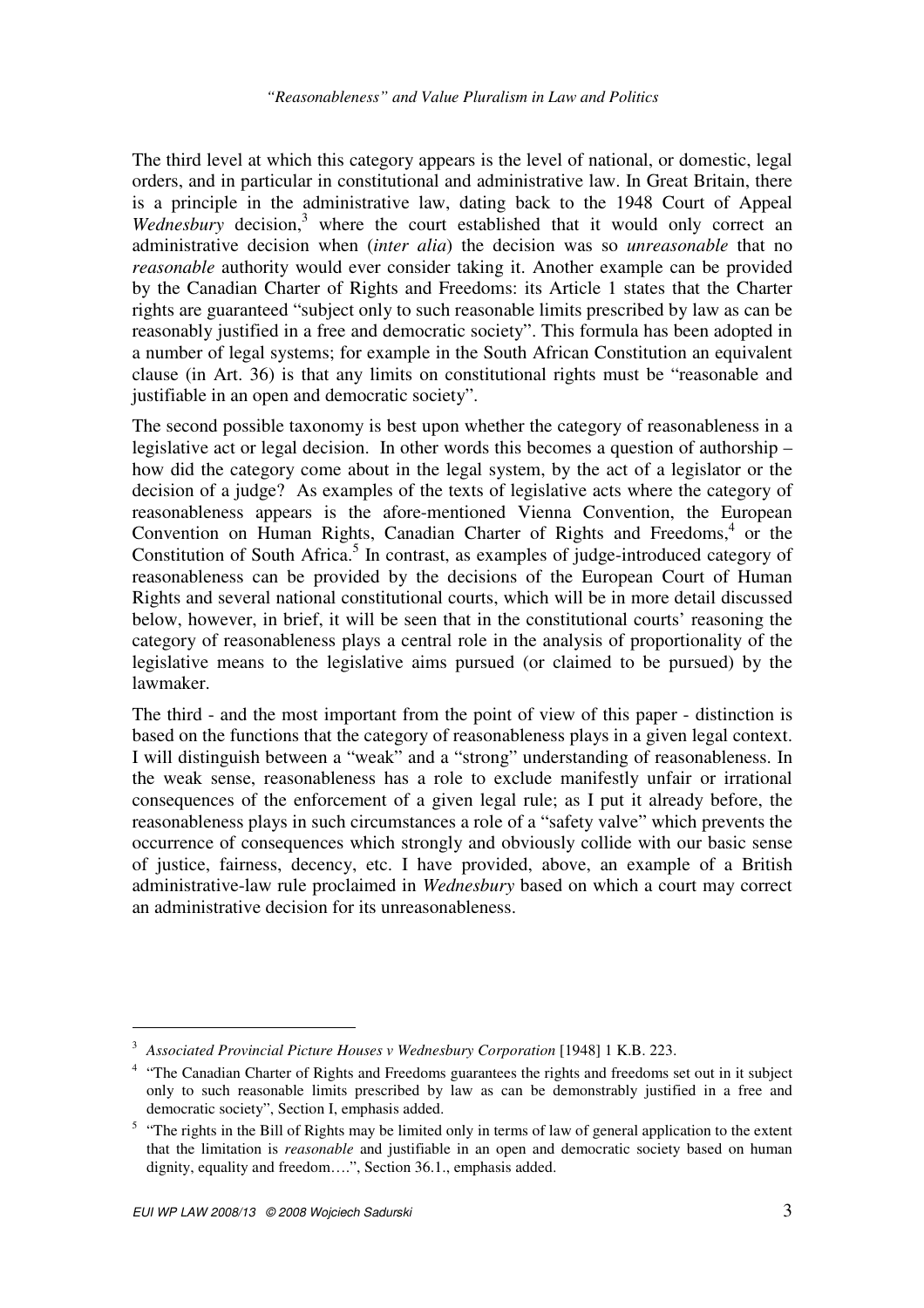Also, the Italian administrative law knows the category of "*manifesta irragionevolezza*",<sup>6</sup> or "manifest unreasonableness" which corresponds, roughly, to what the US law calls "rational basis scrutiny": an act can be struck down as unlawful by a judge only when the judge considers that there is no rational connection between the means adopted by the legislators and the aim pursued. The test is very lenient one: it requires only *some* connection between the means and the ends, and the law is set aside only if no connection can be found, however remote and cumbersome.

This shows why I call this category of reasonableness a "weak" one: it is weak because, in practice, its use attacks only a very small number of legal acts. Only extremely irrational, arbitrary, unwise legal rules will fall victim to such test of reasonableness: most of them will be immune to its critical edge. The "weak" test expresses a high degree of deference towards the legislative choices of legal measures, and can be seen as relying upon a strong presumption of legality (including of constitutionality) of legislative judgments.

In contrast, "strong" uses of the category of reasonableness have a much harsher critical edge towards the legislation under scrutiny, and impose much more demanding conditions upon the lawmaker. I will be speaking of the "strong" uses when the test is not merely whether the lawmaker has adopted acceptable means related to some legitimate (that is, legally admissible) purpose but, in addition, whether there is a sufficient relation of proportionality between the means and the ends. In the US parlance this would correspond more to b the so-called "strict scrutiny" both the criteria related to the aims and to the means-ends relationship are tougher than under the rational-basis scrutiny. I call it a "strong" sense of reasonableness because its consequence will be to strike down a larger number of law (ceteris paribus) than when a weak test of reasonableness is applied. Hence, this stronger meaning of reasonableness reveals a weaker presumption of legality (constitutionality) of an act, and removes the element of deference of the scrutinizer towards the law maker.

The reasonableness in this sense is related mainly to the weighing and balancing of diverse, often mutually incompatible, values and interests, and consequently, with the proportionality analysis. Perhaps the best-known and the most influential example of such analysis is a doctrine of the German *Bundesverfassungsgerich*, or the Federal Constitutional Court (FCC) which has long held that the proportionality analysis in the process of weighing and balancing of conflicting constitutional values is one of the key guarantees of the protection of constitutional rights. This is because such an analysis is geared towards making sure that the state will not interfere with individual liberties more than absolutely necessary in order to achieve constitutionally legitimate public goals. As explained by Paul Craig in the context of the protection of fundamental rights by the EU courts:

<sup>6</sup> See Giacinto della Cananea, "Reasonableness in Administrative and Public Law", unpublished paper presented to the conference "Reasonableness in Law", European University Institute, Florence, 16 November 2007.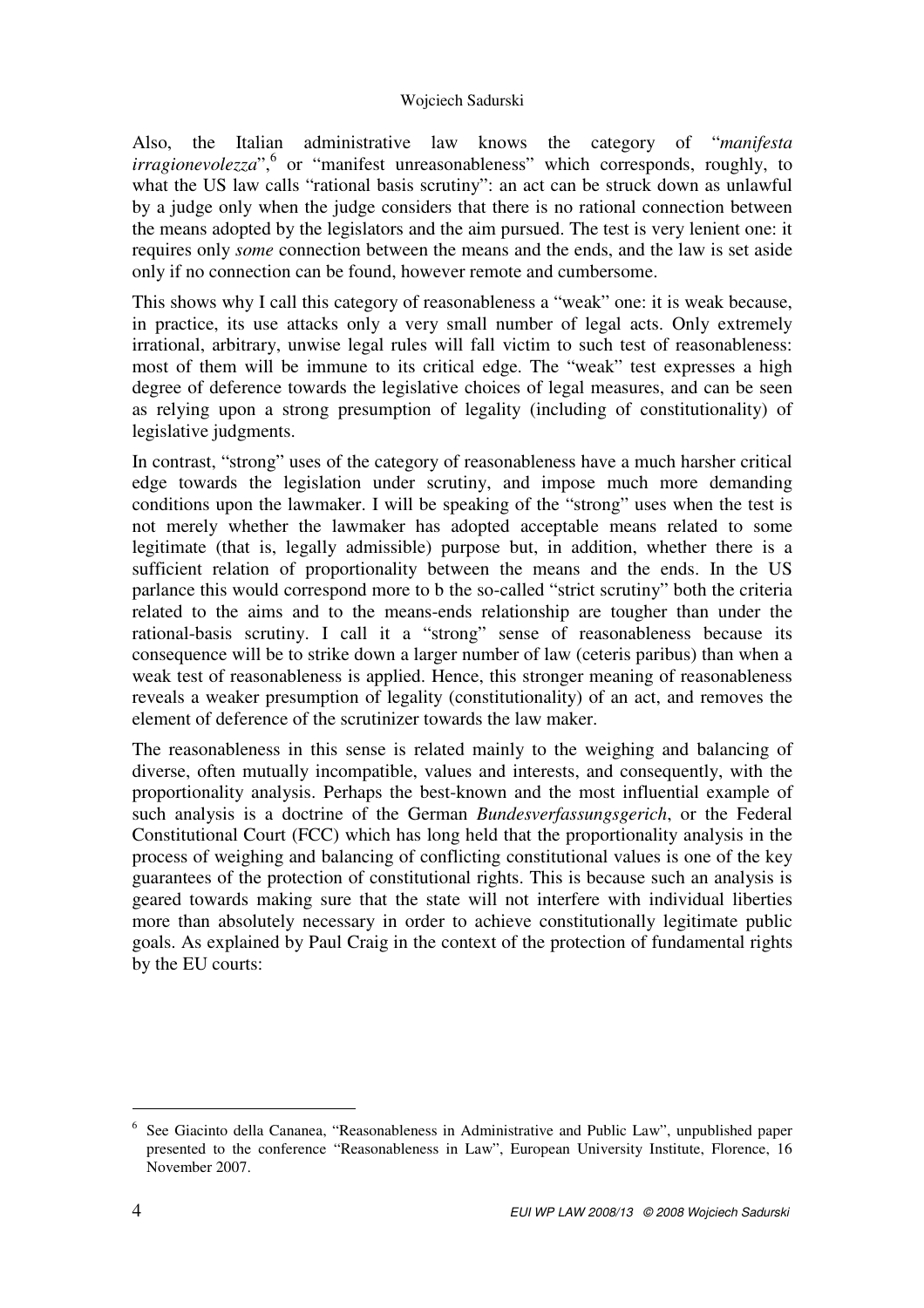"Society might well accept that such rights cannot be regarded as absolute, but the very denomination of certain interests as Community rights means that any interference should be kept to a minimum. *In this sense proportionality is a natural and necessary adjunct to the recognition of such rights*".<sup>7</sup>

In order to describe this relationship (crucial, for the purposes of this paper) between the category of reasonableness on the one hand and the analysis of proportionality of legislative means (which may involve some restrictions on constitutional rights) to constitutionality valid aims on the other hand, let me suggest a highly stylized and extremely simplified account of a dominant (in contemporary constitutional courts' jurisprudence of restrictions of rights) model of such proportionality analysis. This stylized account (perhaps, a sort of "ideal model" in Max Weber's meaning) is based mainly on the German Court's jurisprudence, but also on a number of other constitutional courts' case law (including the Canadian, South Africa, Polish, etc) and last but not least – the European Court of Human Rights, with respect to the Articles 8- 11 and 14 of the Convention. (This last proviso is informed by the fact that, in my view, it is mainly with respect to these five Convention articles that the ECtHR has conducted a fully-fledged proportionality analysis, due to the textual shape of the Articles, even though the weighing and balancing applies, as the ECtHR has long announced, also to the interpretation of all other articles of the Convention). The account provided below may not fully correspond, pedantically speaking, to any single constitutional court's doctrine, but I believe that it is generally faithful to what I consider to be the dominant model, give and take a few marginal local variations.

The first stage in the reasoning based on proportionality is about the aim (or purpose) of a given rule (or law, or regulation, or decision). Is the aim, first, legitimate (that is, does it belong to the set of purpose that the state is allowed to try to attain through its actions)? Secondly, is it sufficiently important in order to be able to justify the putative restrictions of some constitutional rights? (That the means used may impact negatively upon constitutional rights is adopted here *ex hypothesi*; otherwise, the whole proportionality analysis would be unnecessary).

When the answer to these two questions, related to the aims, is positive (which usually *is* the case because it is rather rare to encounter situations when the legislators attempts to attain inadmissible aims, or even the aims which cannot be deemed important), $^8$  a three-tiered test of proportionality is triggered. The first step is to find out whether the means adopted by the lawmaker are suitable (in the Canadian Supreme Court's parlance, "reasonable and demonstrably justified"). Second, the test is whether the means adopted limit the constitutional rights in the least restrictive way ("the least restrictive means test"). Thirdly, it has to be found our whether the advantages of accomplishing the purpose outweigh the disadvantages and costs of restricting the specific constitutional rights. At this point it may be noted that, while the second tier

<sup>7</sup> Paul Craig, *EU Administrative Law* (OUP 2006) at 674, emphasis added.

<sup>&</sup>lt;sup>8</sup> For a good explication of this proposition, in the context of the scrutiny conducted by the European Court of Justice under the fundamental rights test, see Paul Craig: "The fact that any restrictions on the right must be justified by some objective of general interests pursued by the Community is … a necessary condition for the legality of the measure. It is, however, difficult to regard this as a significant hurdle. The very fact that this condition is cast in such general terms … means that it will be rare for a measure not to surmount this hurdle", id. at 678.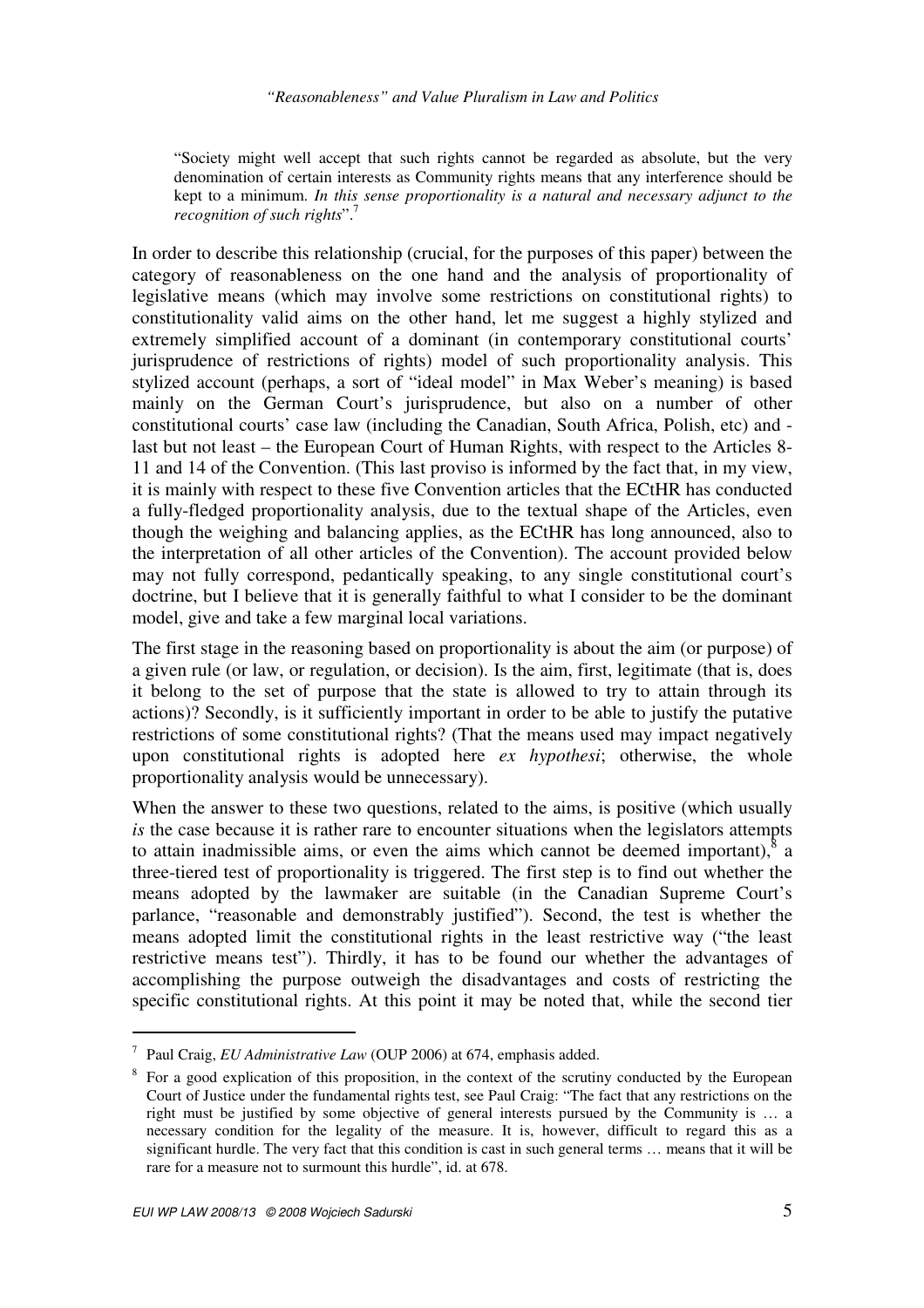(the least restrictive means test) may be called the "necessity test" (not quite precisely: the point to which I will return below), the third tier which consists of the comparison of the costs and benefits of a given legal rule may be labeled "proportionality *sensu stricto*" (we will keep the "proportionality *sensu largo* label for the entire, three-tiered model of reasoning).

At this point it is necessary to emphasize the link between the category of reasonableness underlying, as it does, the entire proportionality analysis, as sketched above, and the test of "necessity" located at the second tier of the proportionality model *sensu largo*, i.e. at the crucial point of the scrutiny: the question is whether the means used by the lawmaker are indeed the least restrictive ones of all the realistically available means of attaining the legislative purpose. From a purely theoretical, or analytical, point of view, "reasonableness" is not equivalent to "necessity": reasonableness is a less rigorous requirement which, potentially, admits of a larger number of acceptable measures than the requirement of necessity. This is because, while we can usually think of a number of measures deemed "reasonable", there is only one measure which we can fairly describe as necessary: if there were more than one alternative measures, then none of them would be properly called a "necessary" one. (I emphasize the logical point which I am making one: of course, we can have a number of measures which are necessary in the sense of their *joint* presence being necessary to achieve a certain consequence. But we cannot have a number of *alternative* measures each of which are "necessary": this would be a logical nonsense. But it is *not* a nonsense to say that we may think of a number of alternative measures which are all *reasonable*). This is because, if we could think of another measure which is also called necessary, then the first measure is not really necessary. The upshot is, while we can think of a number of measures which can be described reasonable, we can always think only of one measure (or of one set of measures, jointly adopted) which can be described as necessary - and in this sense, the test of reasonableness is more lenient than that of necessity.

But this is an excessively abstract argument, and it ignores the obvious truth that constitutional adjudication is not a domain of abstract logical reasoning but of practical reasons and of political practice. In practice, judgments of reasonableness are very close to, if not identical with, those of necessity, and that both these requirements are more or less merged into one under the overall umbrella of proportionality analysis by a number of constitutional courts. In the jurisprudence of the ECtHR, the requirement of "necessity" contained in Articles 8-11 of the Convention (namely, that restrictions on these rights must be "necessary in a democratic society") $9$  has actually acquired a meaning synonymous with "proportionality", or, to be more precise, the test of "proportionality" has been found to be an important one in establishing that the "necessity" requirement has been met. The ECtHR has established, in a number of decisions, an authoritative interpretation of the Convention's formula "necessary in a democratic society": that the interference with a right must correspond to a "pressing

<sup>9</sup> More precisely, the requirement of necessity is present in: Articles 8-11 of the Convention rights to respect for privacy, to freedom of thought, conscience and religion, to freedom of expression, and to freedom of association and assembly, respectively; Article 2 of Protocol No. 4 (liberty of movement within a state); and Article 1 of the Protocol No. 7 (right of an alien not to be expelled before certain conditions are met).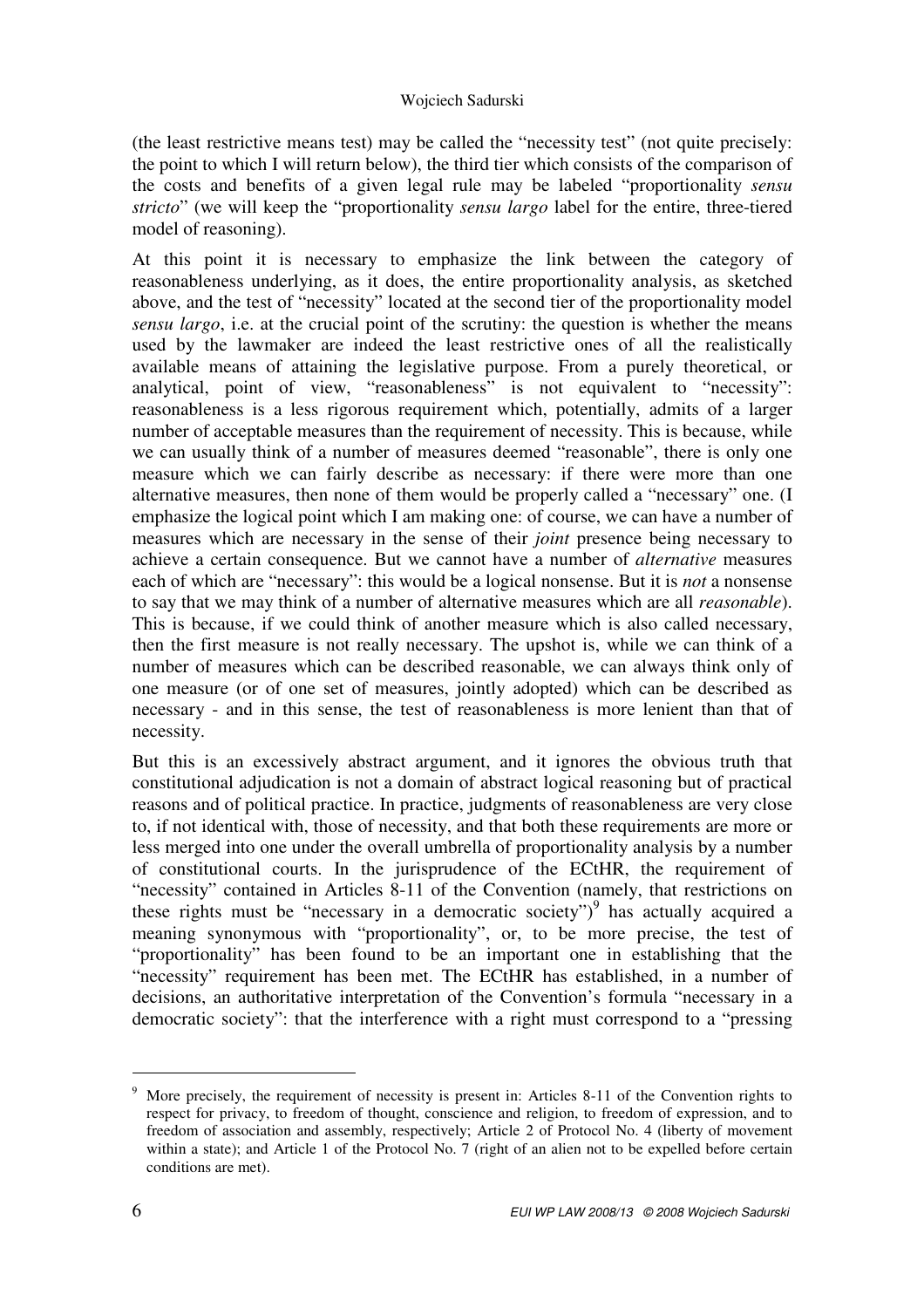social need" and be "proportionate to the legitimate aim pursued".<sup>10</sup> As one commentator has noted, "from 'necessity' to proportionality is but a small step",  $\frac{11}{11}$  and this step has repeatedly been made; indeed, the notion of "pressing social need" has been authoritatively established as a test for "necessity". Under this interpretation, "necessity" *qua* proportionality is a rather flexible notion that allows for a relatively broad range of measures to be found "necessary" – even if they are not "necessary" in the sense of being "indispensable", or being *sine qua non*. It is significant that, at times, the ECtHR jurisprudence has held that "necessity" is analogous to the requirement that the reasons for a restriction be "relevant and sufficient".<sup>12</sup> But the best expression of the connection between these three categories: proportionality, reasonableness and necessity, can be found in this statement by Chief Justice of the South African Supreme Court Arthur Chaskalson, in the 1995 judgment on capital punishment:

"*The limitation of constitutional rights for a purpose that is reasonable and necessary in a democratic society involves the weighing up of competing values, and ultimately an assessment based on proportionality*".<sup>13</sup>

It is worth pondering upon this sentence because one can hardly find, in contemporary constitutional jurisprudence, a more lucid and brilliant expression of this connection between the ideal of reasonableness, the test of necessity, and the overall proportionality analysis which triggers this test (of necessity) , and which gives meaning to this ideal (of reasonableness). And it is precisely *this* connection which is crucial for the main argument of this paper. It is because it shows in what ways the "strong" sense of reasonableness is fundamentally rights-protective by establishing very rigorous and tough requirements for a legislator who wishes (and is obliged to) promote public goals which nevertheless implicate possible restrictions of individual rights proclaimed by constitutions.

But, of course, the proportionality analysis based on the ideal of "reasonableness" in the strong sense, as just outlined, is not *the only* judicial method of scrutinizing the legislative restrictions of individual constitutional rights known to constitutional judges today, nor is it the only method of subjecting legislators to a *tough*, robust, critical judicial scrutiny. The proportionality/reasonableness method can be contrasted with (what I will call, with huge simplification) a "US method" which can be called an "absolutist" method of scrutiny. Under one (not the only one!) judicial doctrine elaborated by the US Supreme Court, constitutional rights have a quasi-absolute character; this is because (the argument goes) the US Bill of Rights does not contain (in contrast to the European Convention, Canadian Charter, and most of the recent constitutions in Europe, South Africa etc) any limiting clauses, any constitutionally valid grounds for rights restrictions, and any tests such as "reasonableness", "proportionality" or "necessity" which would provide a judge with a clear guidance as

<sup>&</sup>lt;sup>10</sup> See e.g. Goodwin v. United Kingdom 22 E.C.H.R. 123, 143-4 (1996); for discussion see Alastair Mowbray, *Cases and Materials on the European Convention of Human Rights* (Butterworths, London 2001) at 411-2, 448.

 $11$  Marc-Andre Eissen, quoted by Mowbray, id. at 413.

<sup>12</sup> See P van Dijk and G.J.H. van Hoof, *Theory and Practice of the European Convention on Human Rights*, 3rd ed. (Kluwer Law International: The Hague, 1998) at 81.

<sup>13</sup> Constitutional Court Case No. CCT/3/94 (6-6-1995), para. 104.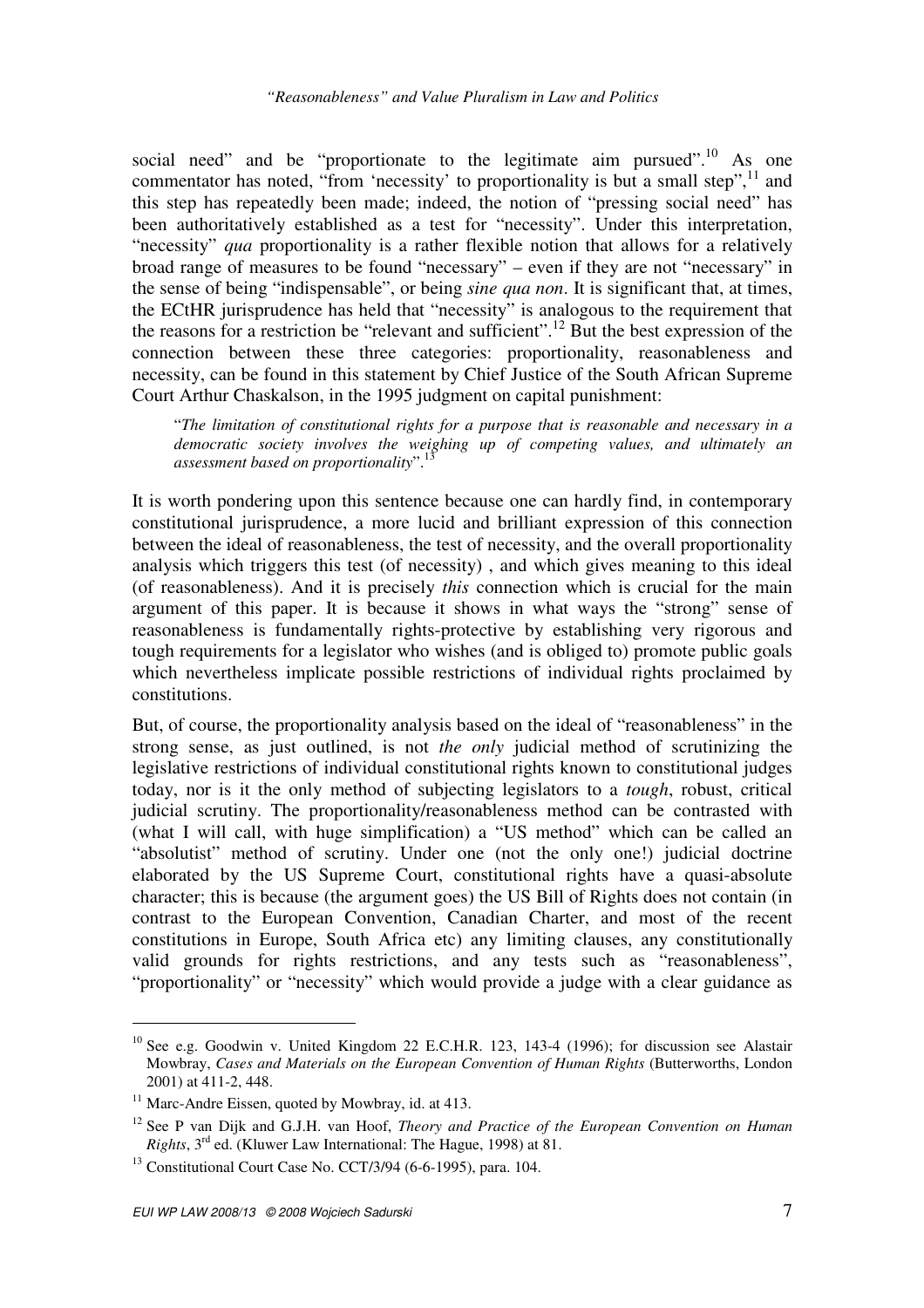to the acceptable relationship between a ground of restriction and a law under scrutiny. It does not follow, of course, that judges using this method invalidate any legislative acts which have negative implications for some constitutional rights but rather that the very structure of their argument is different from the structure of proportionalityoriented analysis. In the case of the "US method", the restrictions upon rights are not so much "*extrinsic*" to those rights (as is the case in proportionality analysis) but rather are built *into* those rights.

As an example to illustrate these built-in restrictions on rights, consider the typical structure of judicial argument about restrictions of freedom of speech under the First Amendment. US judges, lacking any constitutional guidance as to the criteria of acceptability of restrictions on this right, must engage in an interpretation of the very concept "freedom of speech" in order to avoid an absurd consequence of constitutionally protecting any speech, no matter what. This interpretation may be based on different methods (textual, originalist, "presentist", teleological, etc) and it may apply, independently, to each of the terms: "freedom" and "speech". So, in order to establish some standards for constitutionally acceptable restrictions, one may argue that "freedom" is not equivalent to "license"; that, for instance "*freedom* of speech" does not imply that everyone should be legally protected to say, publicly or privately, whatever s/he wants because the very notion of "freedom" is normatively colored and so to ascertain "freedom of speech" (as opposed to "license to speak") we need to engage our value judgments in order to sketch the contours of such freedom. An even more fertile ground for such type of rights-limiting interpretation is with regard to the notion of "speech": it has been a long (and often complex) tradition in the First Amendment jurisprudence to establish and clarify that not very verbal behavior is "speech" in the First Amendment sense, and that there are some non-verbal types of conduct which deserve the rank of "speech" under the First Amendment, even if we conventionally do not describe them as speech: this is the case of symbolic conduct such as marches, parades, picketing, wearing uniforms or armbands, burning flags etc. All this is based on the idea that in order to inquire into the "true" meaning of "speech" as in the "freedom of speech" one must ascertain the rationale for protecting this right in the first place, and the rationale in this case is connected with the function and meaning of a given expressive conduct, whether under the common usage of language it is conventionally called "speech" or not.<sup>14</sup>

This example shows that under the US model, even though it is based on ostensibly "absolutist" understanding of constitutional rights, roughly similar restrictions on rights can be justified as under the proportionality analysis. However, the path by which this result is attained is quite different. It may be said (again, in a deliberately simplified way) that the "absolutist" model presupposes (perhaps ironically) that the real meaning of certain constitutional rights (such as "freedom of speech") is in fact narrower that the conventional, common-usage of language would suggest, and therefore that it is the judge's task to reveal this narrower, stricter meaning of the right. Hence, it is not necessary to realize (in a proportionality-analysis way) what are the "external" constraints upon a given right, such as related to various constitutional public goods and other people's rights) because the "true" meaning of a right in question is sufficiently

<sup>14</sup> See generally Frederick Schauer, *Free Speech: A Philosophical Enquiry* (Cambridge University Press 1982) at 89-112.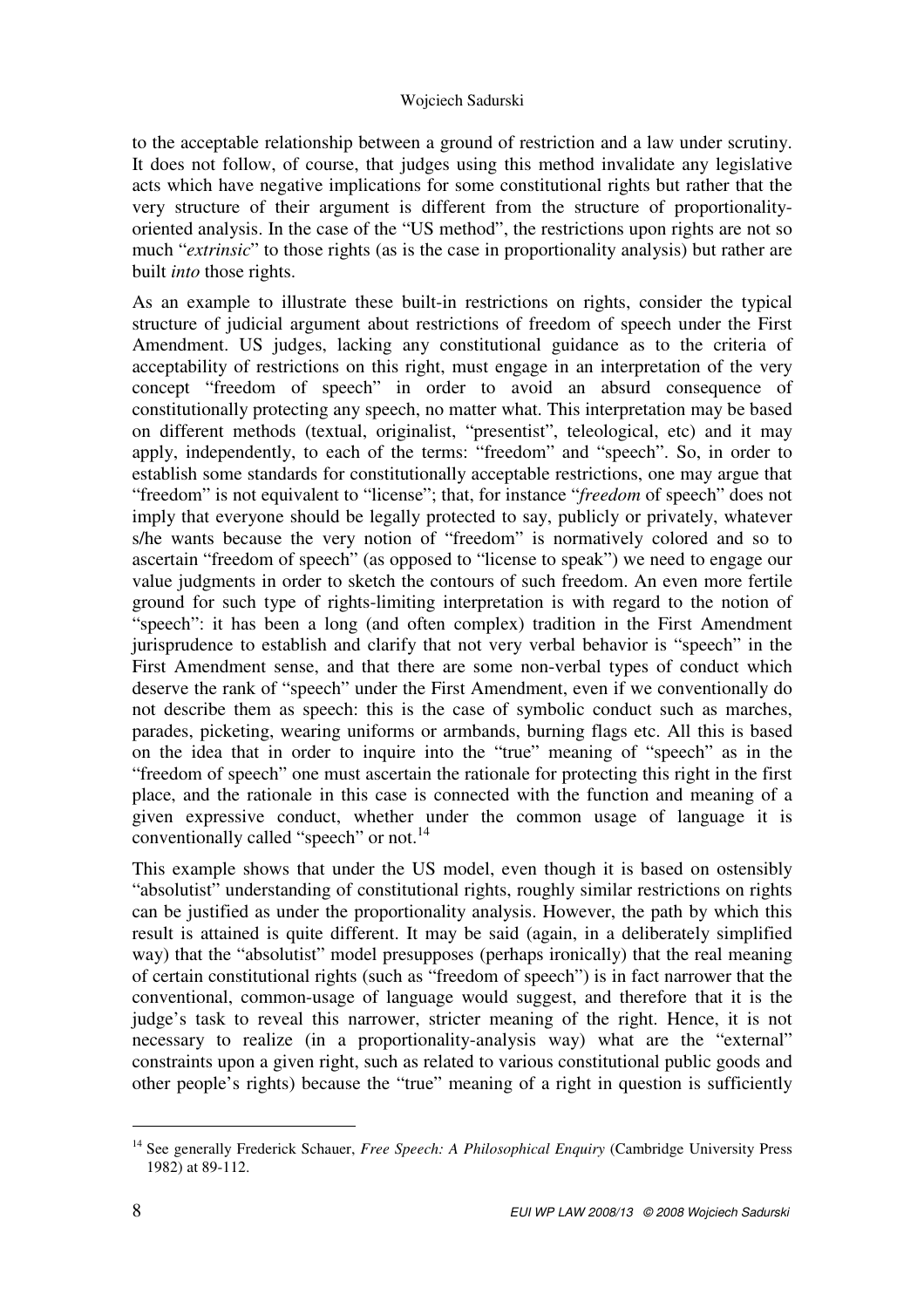narrow that it will not collide with other constitutional values. Hence, the crucial step consists in ascertaining those "internal" constraints upon a right, involved as they are in the very meaning of a given concept which figures in the constitutional articulation of that right. The imagery of an "absolutist" understanding may be maintained because the right is indeed "absolute" - but only because it has been already sufficiently restricted in its *scope* of applicability, through the judicial interpretation of its meaning. It is natural that, by restricting the scope of a right we minimize the danger of its collision with other constitutional values while by enlarging the scope, we increase the incidences of such collisions.

The upshot so far is that the *practical* consequences of choosing either of the two main methods of interpreting the restrictions of constitutional rights may be identical. Nevertheless, the moral and political implication of the choice of method may be extremely significant. Consider the consequences of adopting the US-style "absolutist" method first. One of the consequences is a rather clear division between the winners and the losers of any determinate decision.<sup>15</sup> It is because, as I have just shown, the court must conduct a relatively rigid conceptualization of a given right, and by restricting its scope of applicability (in order to avoid collision with other compelling constitutional values) it will at the same time implicitly at least rank this right vis-à-vis other rights and/or other constitutional values. It means that the parties to the constitutional litigations who lost will get a message that their claims were deprived of any constitutional value: they may have been prima facie plausible, but after a thorough judicial investigation it has been established that their claims have no constitutional value at all. This means that, even if they defended their claim in good faith, they have been mistaken in believing that their claim is constitutionally worthy. As I have shown above, the judicial act of awarding a priority to a particular right-claim in a quasiabsolute manner is made possible only by a judicial restriction of the scope of the right, and once such a limitation of the scope is conducted, there is no room for the constitutionally valid claims of the opposed party. So the message for the losing party is that it was wrong as to the constitutional worth of its claims, and it is in this sense that, as Alec Sweet Stone put it, this method of constitutional interpretation leads to the constitutionalization of the division into winners and losers.<sup>16</sup>

Proportionality analysis leads to different consequences. But before I give account if some *positive* implications of using proportionality/reasonableness method, let me pinpoint what I consider to be the main cost, or negative consequence, of such a method, compared to an "absolutist" one. It should be noted that the "absolutist" method, despite all the negative consequences just described, has at least one fundamental advantage over the alternatives, namely it seems to be perfectly suited to what is a paradigmatically *judicial* function, as contrasted to the legislative function. In a traditional, conventional distinction between legislators who *make* the law and judges who *apply* the law, the use of an absolutist method by a judge seems to be fully justified: all the judge is expected to do is to conduct a thorough interpretation of the true content of a given right in order to rescue it from a conflict with other constitutional

<sup>&</sup>lt;sup>15</sup> Similarly Alec Stone Sweet, "Proportionality, Balancing, and Global Constitutionalism", unpublished paper presented to the conference "Reasonableness in Law", European University Institute, Florence, 16 November 2007.

<sup>16</sup> Id.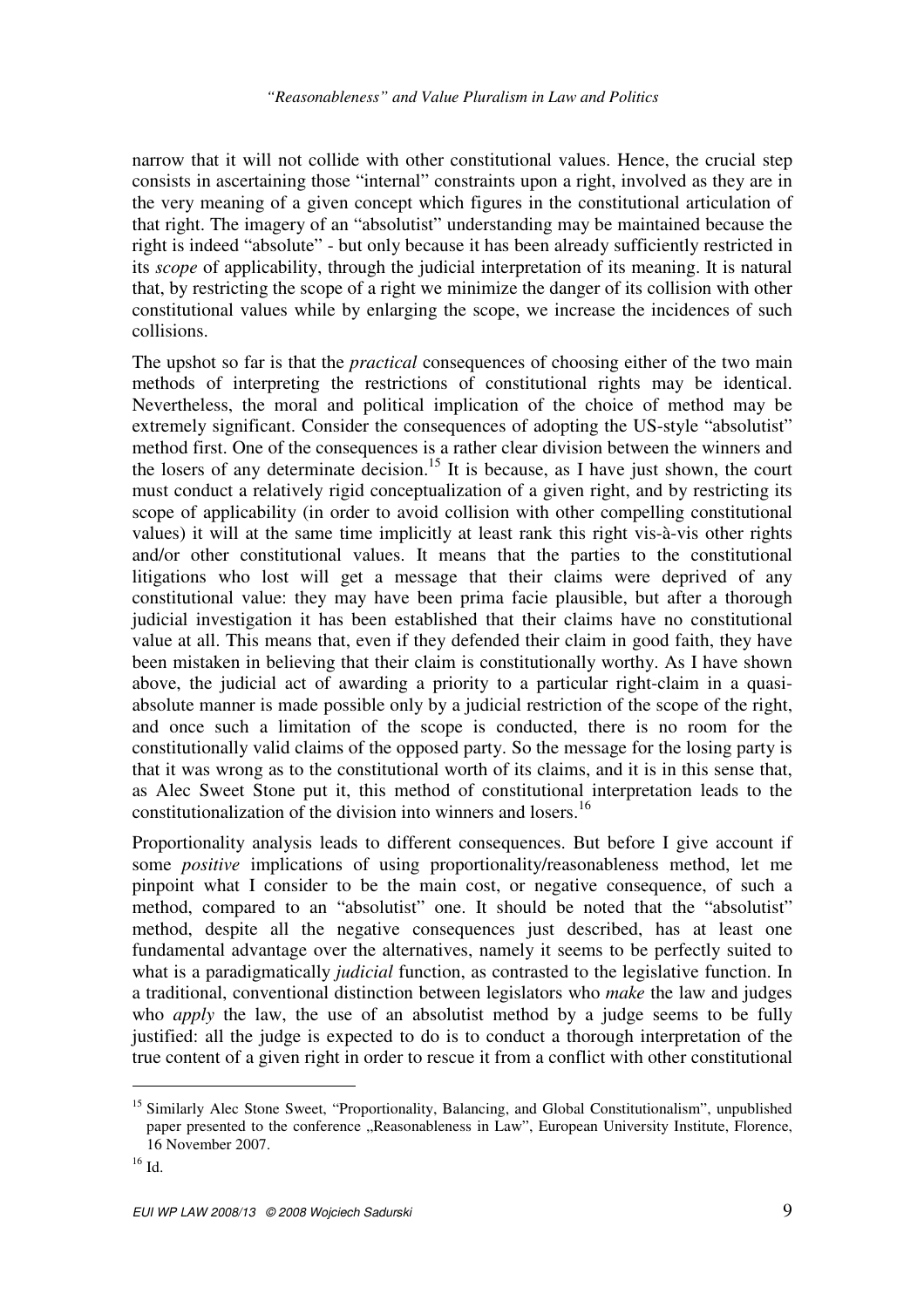values, that is, other rights and other constitutionally recognized public goals. The need to engage in an interpretation is something self-evident and banal, and not even the most ardent opponents of "judicial activism" (whatever the term may mean) deny the need for the judge to engage in an interpretation, even though, naturally, there may be a wide disagreement as to the proper interpretive methods to be used.

Now let me emphasize that the account provided in the paragraph above is based on quite a deliberate over-simplification. We know, after all, that so-called "judicial activism" may well be reconciled with an "absolutist" approach to the analysis of limitations of constitutional rights, and also, vice versa, that judges who engage in the proportionality analysis may be very deferential (hence, non-activist) towards legislative choices. A great deal, perhaps everything, depends on the actual method of interpretation used by a judge, and *some* choices of interpretive methods must be made both by "absolutist" and by proportionality-oriented judges. So the preceding paragraph does not contain my own judgment that an "absolutist" judge in fact is better aligned with a conventional view about the proper role of judicial function, but rather captures a certain rhetorical advantage of such an "absolutist" method: such method *seems to be* better suited to a judicial function. In the eyes of the general public, political class, nonlegal audience which evaluates and monitors judges' behavior, the use of an absolutist method carries a certain protection for judges against the charges that they intrude upon other branches' privileged domain. This is because we ("we" - the non-lawyers, "we" the public opinion) indeed expect the judges to do just that: to inquire, thoroughly and wisely into the true meaning of the legal rules which they are about to apply to concrete cases or controversies. If we deny the judges to do *that*, we in fact deny them the authority to do their job.

The likely public perception of the use of proportionality analysis is quite different. When limitations of rights are viewed through the prism of "reasonableness" of those limitations, i.e. of the proportionality of those restrictions to the avowed aims of the regulation, the method seems to be a par excellence legislative rather than aligned with the application of the law; hence, conform more with the law-maker's than a judge's function. Under a conventional approach, as long as a judge "merely" engages in a thorough examination of the true meaning of a right, s/he stays fully and squarely in his/her domain, and is doing exactly what is expected from him/her. In contrast, proportionality analysis - the analysis of relationship of means to ends - seems to be a paradigmatically legislative function. This is for three reasons. First, the task of ascertaining and assessing the *aim* of the legislation is a par excellence legislative task: it is the legislators who decide about the aims to be pursued by the law, or the aims of citizens that the law is entitled to actively support. And we have seen that the inevitable first stage of any proportionality analysis, in the fully-fledged model, is to assess the legitimacy and the importance of the aims of a regulation under scrutiny. Second, proportionality of the means to the ends is a domain of complex judgments about empirically verifiable causal effects in the realm of social processes, hence the domain within which judges (under a conventional picture) have no competence, knowledge and information. Third - and most importantly - the entire proportionality analysis is (as we have seen earlier) underwritten by the idea of weighing and balancing of competing values, interests and preferences (recall a quote from Chief Justice Chaskalson). And it is precisely the legislators endowed as they are with democratic legitimacy from their constituencies who are entrusted with the political task of conducting the act of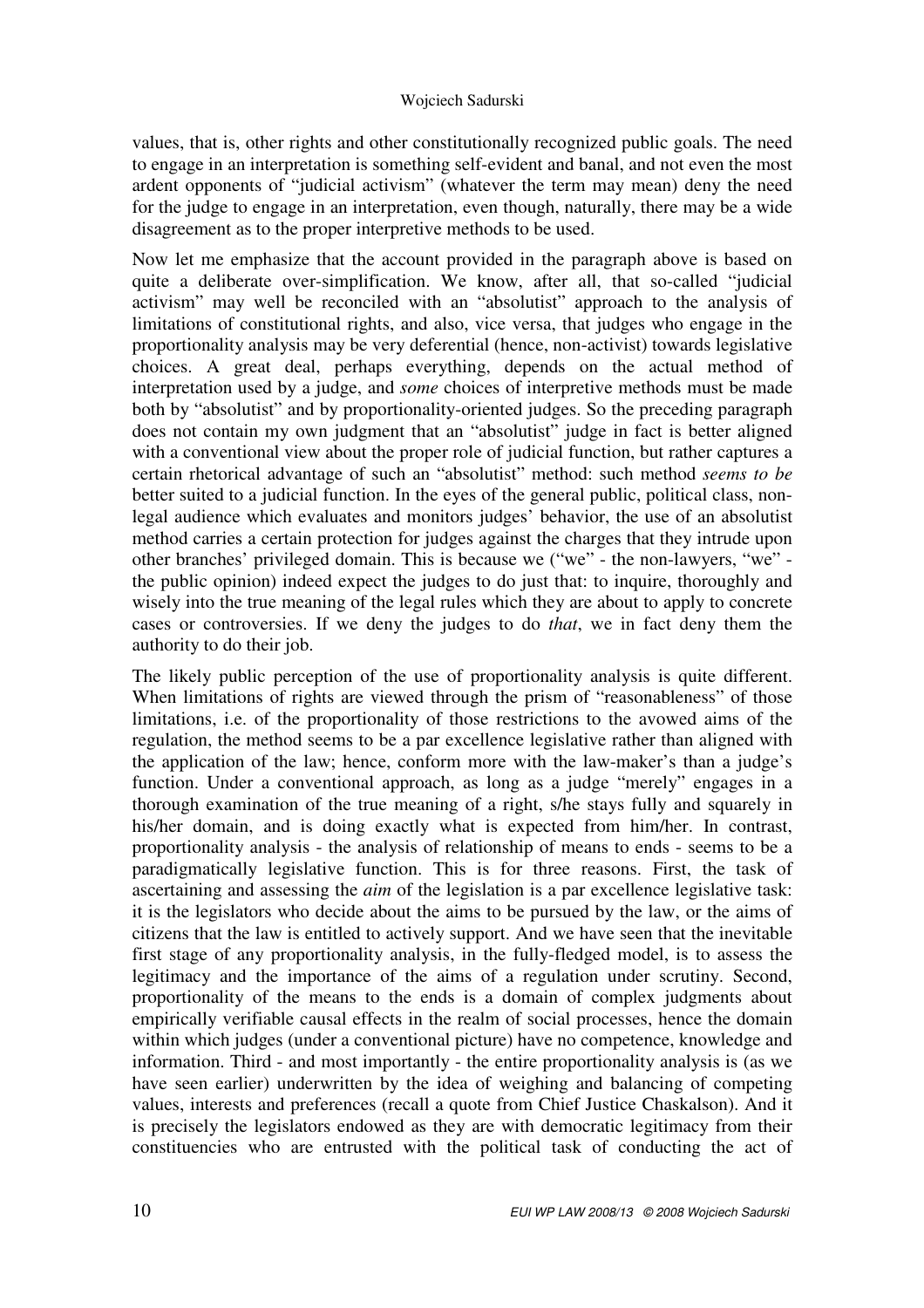weighing and balancing, and striking compromises between those competing values, interests and preferences. In contrast, the judicial function which fundamentally does not rely, and is not supposed to rely, upon the electoral pedigree for its legitimacy, seems in compatible with the task of an authoritative weighing and balancing of diverse societal interests and values.

This is the main disadvantage of judicial proportionality analysis, and just as before, I must add a clause that the preceding paragraph is an account of the public perception of such an analysis rather than my own assessment of it. Nevertheless, such a perception, justified or not, is in itself an important fact, and must in itself be factored into our evaluation of costs and benefits of alternative methods of adjudication on restrictions of constitutional rights.

Nevertheless, and notwithstanding this disadvantage, proportionality analysis based on reasonableness approach has also some very important advantages, compared to an absolutist method. First of all, it is much more "transparent". A judge engaged in the act of weighing and balancing of competing constitutional goods discloses the elements of his reasoning to the public. It is, to use an admittedly imperfect analogy, as if a cook in an elegant restaurant first revealed to the customers all the ingredients, and then showed the guests, step by step all the stages of the preparation of the dish before it lands on their tables. By showing all the "ingredients" of his/her reasoning, a judge conducting the proportionality analysis indicates that the final conclusion is not a result of a mechanical calculus: a syllogism in which the conclusion necessarily follows from the premises but rather the outcome results from a complex, *practical* reasoning, in which significant but often mutually competing values have to be considered in their actual social context. This practical reasoning, a judge implies, calls for making controversial, difficult choices regarding the comparative significance of those competing values in a given set of circumstances. As a result, even if some - even many - members of the audience disagree with the outcome, they know *why* it has occurred. (And by the audience I mean mainly the parties to a given constitutional litigation but also the judicial and legal milieu, the political class, the media and public opinion in general). Of course, the fact that they *understand* it does not follow that they *accept* it, but the understanding of the reasons for a decision is a very important factor in the legitimacy of a constitutional judge - legitimacy which is always vulnerable, unstable and challengeable, for obvious reasons having to do with the dominant conception of democratic legitimacy based on electoral results. So the legitimacy dividend resulting from the transparency just described is an important asset for judges always facing the notorious, and unavoidable, legitimacy deficit.

I should also add that the contrast between the "absolutist" and the proportionalitybased methods has been sharpened here deliberately, for argumentative purposes, and that in reality the opposition is not so stark. On the one hand, one may show a number of "absolutist" judgments which have exemplary clarity and which are perfectly intelligible to the non-legal audience, and on the other hand, many proportionalityoriented judgments which are unduly complex, written in arcane and difficult language, and unintelligible to non-lawyers (and often to lawyers as well). But when I talk about "transparency" I mean not so much intelligibility, in terms of availability to a large number of reasonable intelligent people, but rather the fact that a good proportionalityoriented reasoning should contain a list of all the "ingredients" (in terms of mutually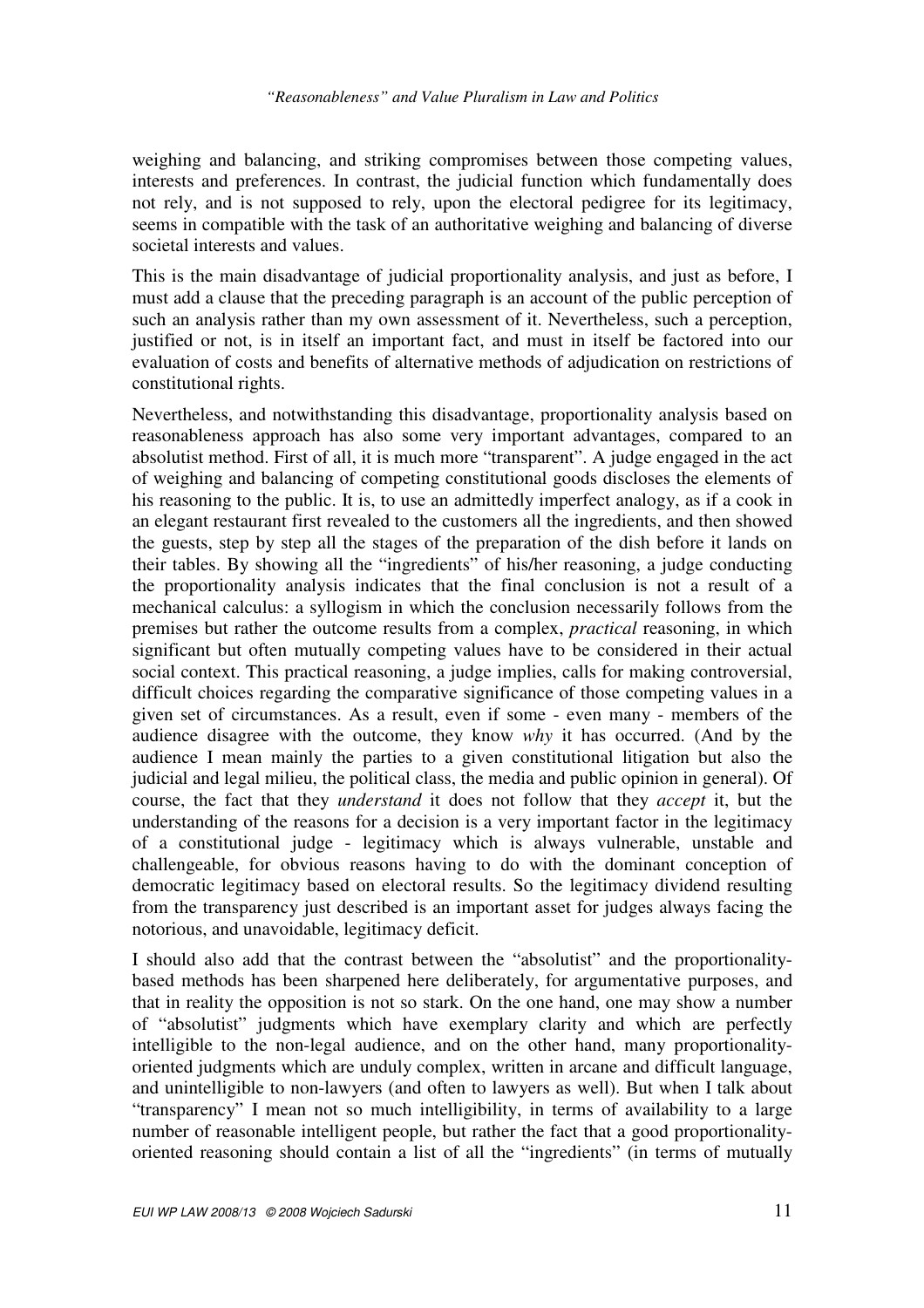competing values) - while the absolutist reasoning, not necessarily. As such, proportionality analysis is more conducive to critical analysis and to dissection of its elements than the "absolutist" analysis which focuses on one constitutional right and on a thorough examination of its meaning.

But the primary advantage of proportionality analysis is its capacity for consensus building. Note that it is inherent to this method of reasoning that a judge must admit that both parties to the controversy has prima facie good constitutional arguments, and that no party is beyond the constitutional pale. When we conduct the weighing and balancing of competing constitutional value, we recognize the value to them all, including to the "losing" ones. If I have lost in this exercise, i.e. if my value has been recognized as less weighty in this particular constellation of values, it does not follow that it has been denied any value: it has just had to give way to another value or set of values. Constitutionality of all these values is preserved. More specifically: under the analysis of proportionality of means (rights restrictions) to legislative aims, a judge who ends up by striking down a given regulation is saying that those means are not sufficiently proportional (relevant) to the attainment of the aim, which may mean either that (1) the aim is not sufficiently weighty in order to justify such a rights restriction, or that (2) the cost of trying to find some other means to attain the end may be lower than the costs adopted by the legislator in the regulation under scrutiny (the costs consisting in the rights restrictions). In both these conclusions, the aims (in conclusion #1) and the means adopted (in conclusion #2) maintain *some* constitutional value - but not sufficiently high in order to justify a given restriction, i.e. lower than the value of avoiding this rights restriction. The upshot is that the arguments invoked in the litigation by an eventually "losing" party maintain their value, though in this constellation, a lower one than the values invoked by the "winning" party. (And, mutatis mutandis, the same would be the upshot of a judgment *upholding* a given regulation: the complaining party will not be told that it was mistaken as to the constitutional values which it invoked against the regulation but only that, in this particular context, the value of attaining the goal through the means adopted by the legislator outweighs the costs resulting from the rights restriction).

So if we were to articulate a message sent by the court which has just conducted a proportionality analysis and ended up with a determinate judgment, it would go roughly like that: "Both parties to the controversy had some constitutionally valid arguments but we, the court, must choose a lesser evil and in this case we believe that the arguments of one party constitutionally prevail over the arguments invoked by the other party". This is a conciliatory argument, consensus-seeking and "wounds healing" - the wounds inevitably resulting from the unavoidable fact that one of the parties will lose. This argument implies, as Alec Stone puts it, "ritual bows to the losing party".<sup>17</sup> In addition, the message resulting from such an argument may well contain an implicit promise that, in future, the presently losing party may prevail, if only the actual context will slightly change, thus affecting the reconfiguration of all relevant constitutional values at stake. The weighing and balancing, resulting from complex practical judgments rather from a mechanical syllogism, may bring about a different outcome, because the judge may well assess that the cost/benefit calculus will be only slightly different - and this slight difference may make all the difference. So there is a consolation for the losing party: it

<sup>&</sup>lt;sup>17</sup> Stone Sweet, op.cit.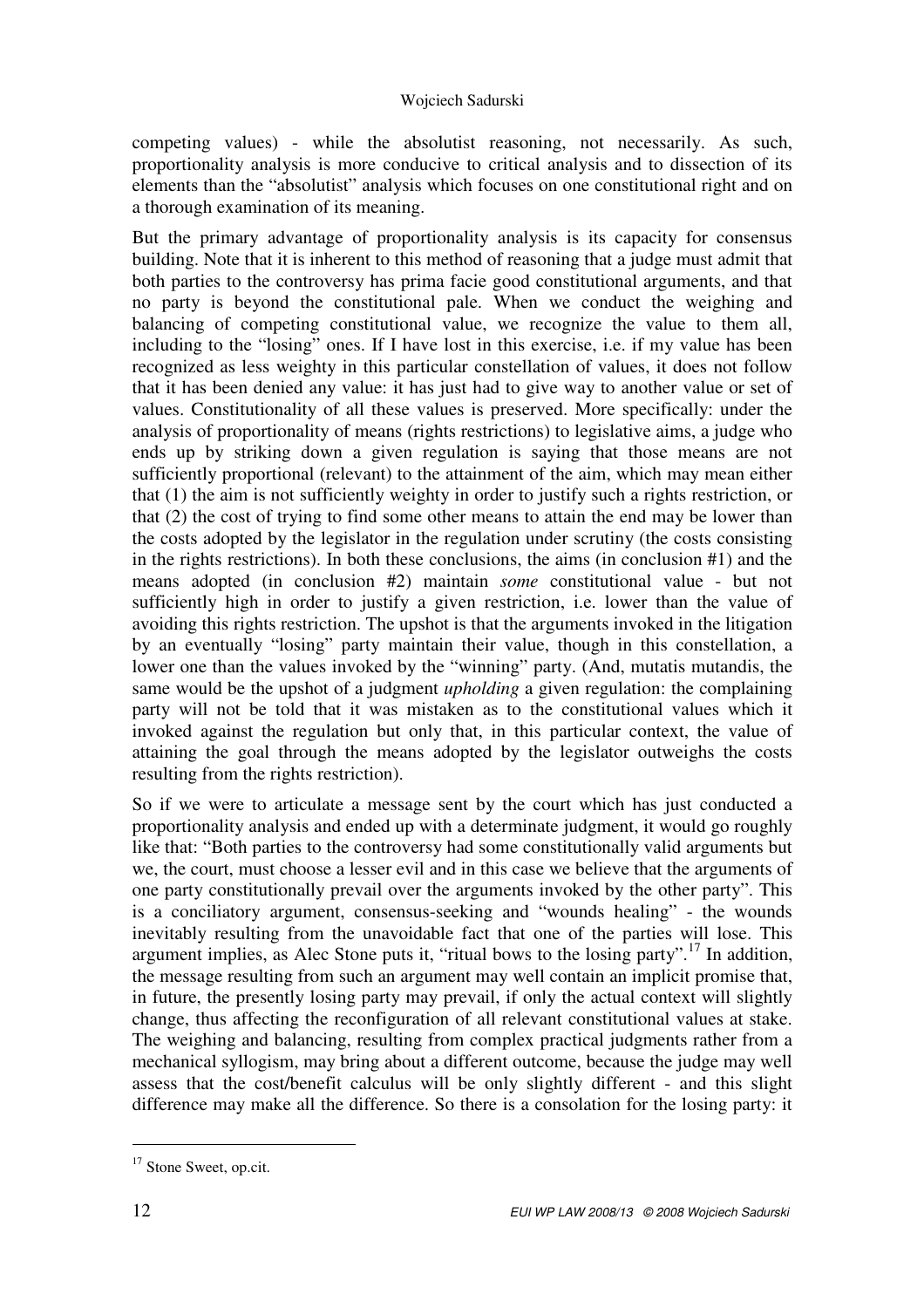is a hope that it may win in the future, and that today's decision does not entrench its loss forever. In such a way, by building the grounds for consensus and by immediately healing the wounds resulting from the decision, a proportionality-oriented judge additionally enhances its legitimacy, damaged as it has been by a legislative-like way of proceeding.

# **2. Reasonableness in Political Philosophy**

In liberal political philosophy, the category of "reasonableness" plays a crucial role, especially in relation to the question of political legitimacy, i.e. the question of the grounds for using state coercion towards those who do not necessarily agree with the content of the authoritative directive which is being applied to them. The most elaborate discussion of reasonableness in the context of political legitimacy has been provided by John Rawls, and it his theory which serves here as the basis of my short discussion of reasonableness in politics.

Rawls distinguishes between two contiguous concepts: rationality and reasonableness, as two separate moral powers which jointly constitute a full moral physiognomy of a human self.<sup>18</sup> To say it very briefly, Rawls's "reasonableness": is about those moral capacities which allow us it to "propose principles and standards as fair terms of cooperation and to abide by them willingly, given the assurance that others will likewise  $\sigma$  so",<sup>19</sup> "rationality" in contrast applies to a single agent and is about forming, shaping, modifying and following our conception of the good. So to put it very simplistically, rationality is about the moral good for an individual person while reasonableness is about the moral bases of collaboration of an individual with the others, on the grounds whish are acceptable to others.

This last statement leads to the central category in Rawls's political philosophy, namely Public Reason (PR) which is tied up with the liberal principle of legitimacy which postulates that only laws that are based upon arguments and reasons to which no members of the society have a rational reason to object can boast political legitimacy, and as such be applied coercively even to those who actually disagree with them. In Rawls's words: 'Our exercise of political power is fully proper only when it is exercised in accordance with the constitution the essentials of which all citizens as free and equal may reasonably be expected to endorse in the light of principles and ideals acceptable to their common human reason'.<sup>20</sup> This is based on a simple point: a law cannot claim any legitimacy towards me if it is based upon arguments and reasons that I have no reason to accept. The denial of legitimacy to such a law is based on the view that there must be some connection between the law and myself *qua* subject of the law – a connection that establishes some rational reasons to identify the good for myself in the law. The connection must be between the substance of the law and the preferences, desires, convictions or interests of each individual subjected to it. If, under rational examination, no such connection can be detected, then I have no reasons to accept the law as

<sup>18</sup> John Rawls, *Political Liberalism* (Columbia University Press: New York 1993) at 48-54.

 $19$  Id. at 49.

 $20$  Id. 137.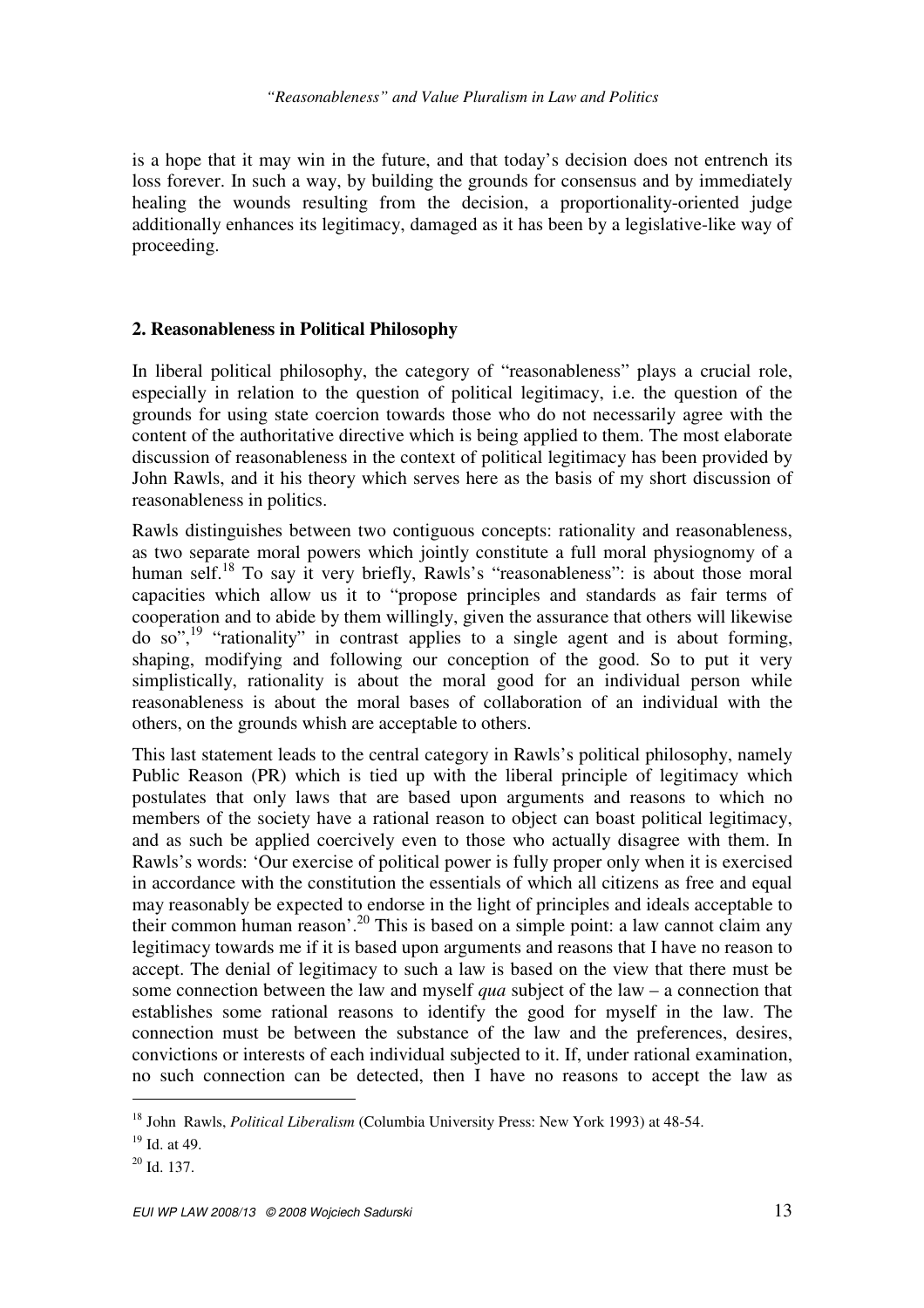legitimate. If, however, I disagree with the wisdom of a given law but would agree that it is based upon arguments that I can recognize as valid, then a *necessary* condition for its legitimacy has been met. This point has been expressed well by Jeremy Waldron: 'If there is some individual to whom a justification cannot be given, then so far as *he* is concerned the social order had better be replaced by other arrangements, for the status quo has made out no claim to *his* allegiance'.<sup>21</sup> As is clear, the category of PR serves to limit the range of rationales - of reasons - which can be invoked to justify (hence, legitimize) the proposed uses of coercion towards individuals. The very idea of "public reason", as expounded by Rawls, is not self-explanatory, and not without its difficulties. Rawls operates with two understandings of public reason which are not necessarily equivalent. The first one is revealed in the "equal endorseability by all" criterion; the second, in his extended distinction between political and comprehensive conceptions, with the proviso that public reason must safely place itself within the former. As to the first understanding, Ronald Dworkin has expressed doubts as to whether public reason, so understood (in Dworkin's interpretation it is characterized as the "doctrine of reciprocity"), *excludes* anything at all. As Dworkin argues:

"If I believe that a particular controversial moral position is plainly right … then how can I not believe that other people in my community can reasonably accept the same view, whether or not it is likely that they will accept it?" $2^{2}$ 

The second formulation of public reason in Rawls is even more problematic. This is the requirement of locating public reason within the arguments that can be properly considered "political" (hence, positioned within an overlapping consensus) as opposed to comprehensive ones. This, in turn, seems to be a much too rigorous requirement, compared to intuitively acceptable common practices: to consistently purge public debate from all the political proposals made on (controversial) moral or religious grounds would lead to an undue erosion of public discourse, and would carry obvious discriminatory dangers.

So we have a dilemma: we may identify two alternative readings of PR but under the first reading, it is much too lenient while under the second reading - much too rigorous, compared to our commonsensical understandings of the reasonableness in public discourse. Does it fully disqualify the very idea of PR to play a role in a test for the legitimacy of law? I do not think so. The contrast between two readings, just provided, has been excessively sharpened, and I hope that a more sensitive reading of PR need not lead to such unwholesome consequences. As to the first horn of the dilemma - that PR is a much too lenient test which will not be capable of disqualifying virtually any regulations - it should be noted, that the very fact that someone sincerely considers his or her publicly provided rationale as reasonable, hence universalizable, does not necessarily mean that this view is justified from the point of view of an external observer. Some types of rationales for legal regulations may be viewed as not universalizable by their very nature, and so not lending themselves for figuring in the justifications of legal coercive rules. Perhaps all religious justifications are by their very nature not "endorseable by all", because those who are not adherents to a given faith have no reason whatsoever to endorse a rationale which crucially is based on that faith.

<sup>21</sup> Jeremy Waldron, *Liberal Rights* (Cambridge University Press: New York 1993) at p.44, emphases in the original.

<sup>22</sup> Donald Dworkin, *Justice in Robes* (Cambridge Mass, Harvard University Press, 2005) at p.252.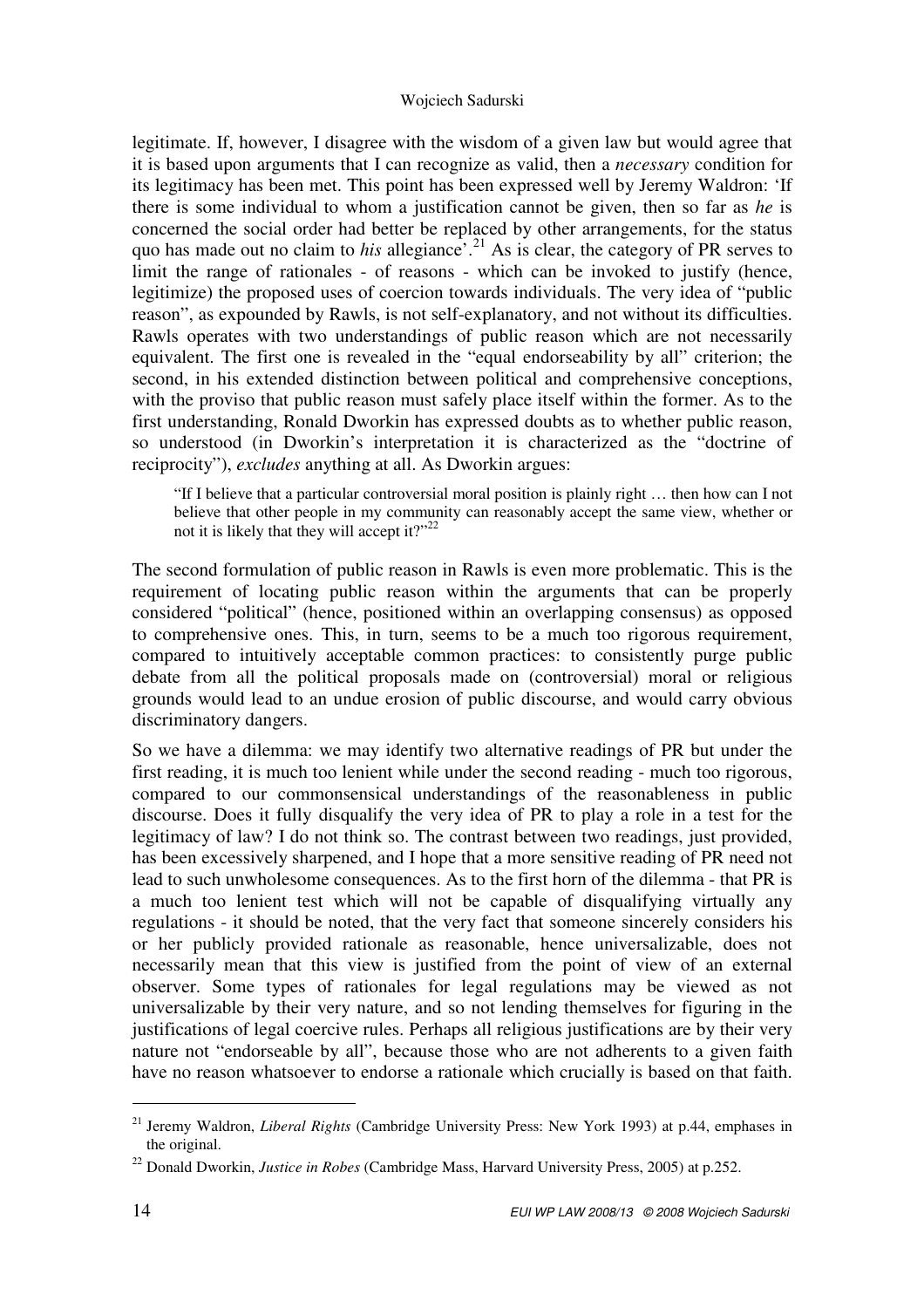It may well be the case that every believer is confident that his/her beliefs are truly reasonable, and that they are so self-evidently reasonable that every reasonable person must accept them. But this is not necessarily the only conviction accompanying religious beliefs: if, for example, someone believes in revelation as a source of religious faith then naturally that person cannot maintain that every reasonable person has good reasons to accept the views based on that faith. So these religious beliefs cannot become part of PR - and so the very conception of PR is not as toothless as this horn of the dilemma would imply.

We can extend this type of argument upon the second horn of the dilemma as well; it was, you remember, that PR is much too rigorous a test because it would disqualify many more justifications, compared to our intuitions or common sense. This second reading of PR was based on hostility towards admitting "comprehensive", philosophical-religious arguments into the domain of public discourse, in order to be able to construct "overlapping consensus". At the same time it is intuitively feasible that participants to the public discourse about law should be able - indeed, even encouraged - to cite and appeal to their deep philosophical conceptions, based on certain views of the universe, society and individual self. This suggests that the concept of "overlapping consensus", if it is to inform a plausible model of PR, must undergo some modifications and refinements in order to make it compatible with widespread liberal-democratic intuitions. It seems to me that the very fact of citing or appealing to a deep philosophical rationale cannot disqualify a given argument from figuring in the PR - that borders on the absurd. Rather what matters is that we pout forward only such proposals for a coercive law which may be accepted even by people who do not share our deep philosophical views - which in practice means that these proposals must be able of being defended *also* on some other grounds. This seems realistic and feasible; after all, most legal rules seem to be able to benefit from different philosophical (and other) rationales. Consequently, the second horn of our dilemma appears to be less damaging to the idea of PR than it might seem at first blush.

It is time to aim at some conclusions regarding the functions of the notion of reasonableness in political philosophy. As mentioned earlier, it has a special role in the context of the issue of legitimacy of political power, i.e. of the use of coercion towards individuals. Let me elaborate on this connection now. The issue of legitimacy arises in political philosophy, from the individual citizen's perspective when she asks herself a question why she should comply with a directive issued by an authority if she disagrees with the content of this directive. More specifically, this question arises in the context of legitimacy when a persons contemplates her *moral* duty to comply: if all that she wondered about was a *legal* duty, the question would be uninteresting, because tautological. Similarly, if she inquired only about a practical, in particular about the prudential reasons for compliance, the question would not amount to the matter of legitimacy but rather would collapse into practical guidelines regarding avoidance of sanctions for non-compliance. But the moral question is different from the legal and from the practical one: it is a grand question (perhaps, *the* grand question) of political philosophy going back to Jean Jacques Rousseau: how can we reconcile our individual freedom with subjection to the "general will" (however defined, as long as the "general will" does not necessarily translate fully our individual preferences into the collective choice)? So it is a question about the sources of the public authority, and of its dominance over the individual; it is a question of the grounds of the duty of obedience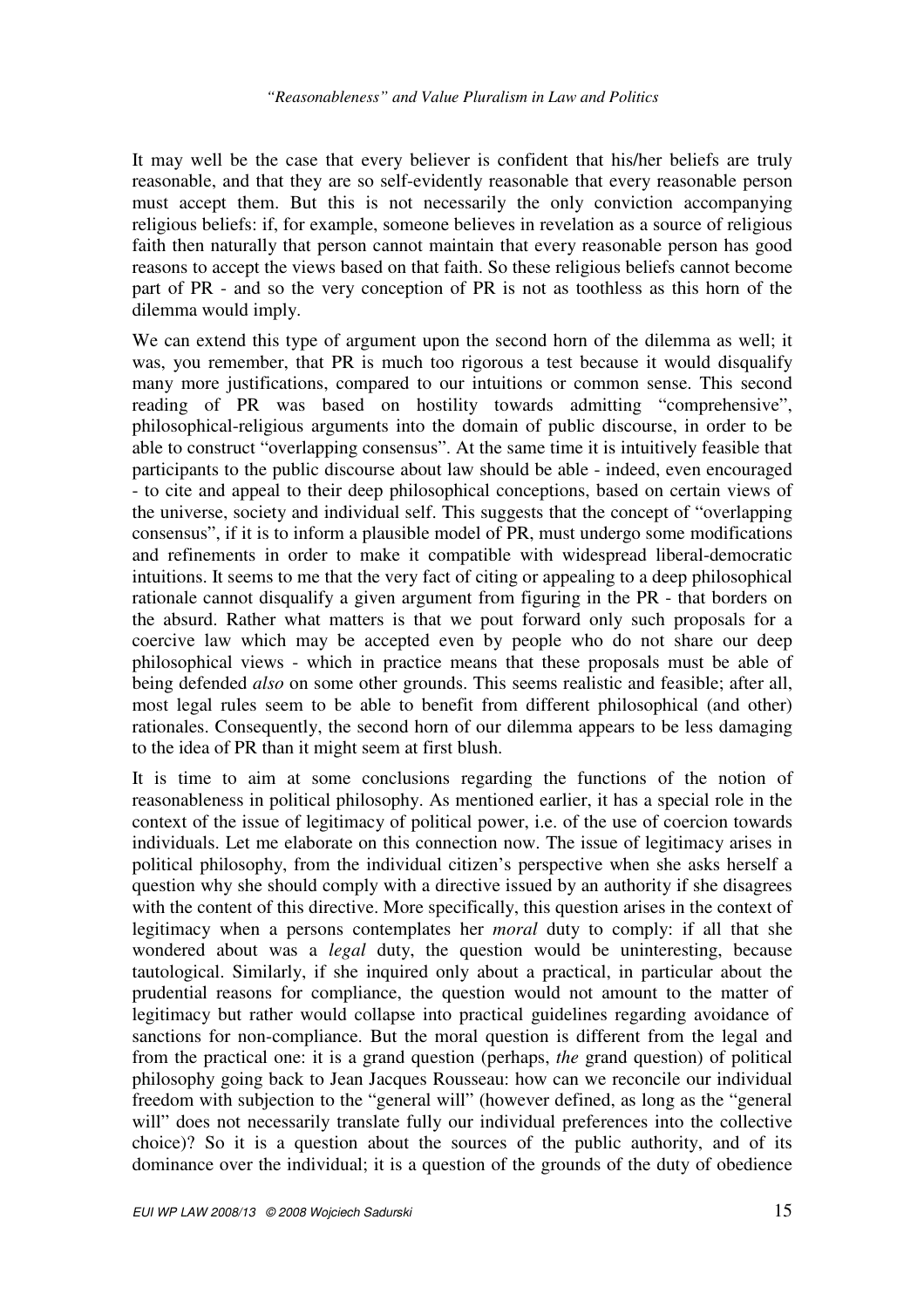to law by the citizens. Liberals admit, of course, that this duty to obey is not unlimited – hence the acceptance of some room for civil disobedience – but they cannot go as far as to say that the duty to obey should be confined only to those authoritative directives with which we agree, on merits. It would be an anarchistic position, and the very fact of the lawfulness of a given directive would not add any weight to the argument in favor of compliance.

From this point of view, the concept of "legitimacy" serves as a marker to identify the point on a continuum between two extreme: the authoritarian position under which the very fact of authoritative enactment of a directive is a sufficient moral reason for compliance with it, and on the other side of the spectrum, an anarchistic position under which the very fact of legal enactment does not add any weight to moral arguments for compliance. Under a liberal approach, the fact of legal enactment is an argument for compliance (and in this, it is aligned to the authoritarian position), but is its not a sufficient reason and the duty of compliance is not absolute (and in this, it is aligned with an anarchistic position). The intermediate space which is occupied by a liberal position implies that there is a duty to comply with at least some authoritative rules which are not substantively accepted by a given person – and it is precisely the task if this idea of legitimacy to determine what are the criteria, grounds and scope of a moral duty to comply with those rules.

As we all know, political philosophy has in store a large number of theories trying to provide such criteria and grounds for the duty to comply with the rules we do not necessarily endorse substantively. Two recently most influential theories are by appeals to the idea of social contract and to deliberative democracy. The conception of Public Reason, as described above, attempts to reconcile both these argumentative strategies. From the idea of social contract it borrows a centrality of consensus which seems to be a foundation of authoritative social arrangements: we owe respect to authoritative decisions insofar as, and because, we can be seen to be their co-authors. This is only a hypothetical consensus, though, and a very thin one, based on the alleged common normative presuppositions implicit in the political culture. In turn, deliberative democracy also informs the idea of PR by insisting that the authoritative decisions, in order to be legitimate, must be justified (in both senses of the word: both actually justifies and justifiable) to those who are bound by them. Just as with the consensus (social contract), this is a very *thin* notion of deliberation in which *justifiability* is pretty much a sufficient condition even though a liberal, of course, will hope that the authoritative decisions will be not only capable of being justified but also actually argued, discussed and justified in public dialogue. Nevertheless PR, per se, is reducible to justifiability of authoritative decisions. To sum up: reasonableness of political decisions, understood through the category of Public Reason, means a search for a consensus about those decisions by making sure that they are based on the rationales which are justifiable to everyone, including to those who disagree with those decisions on merits.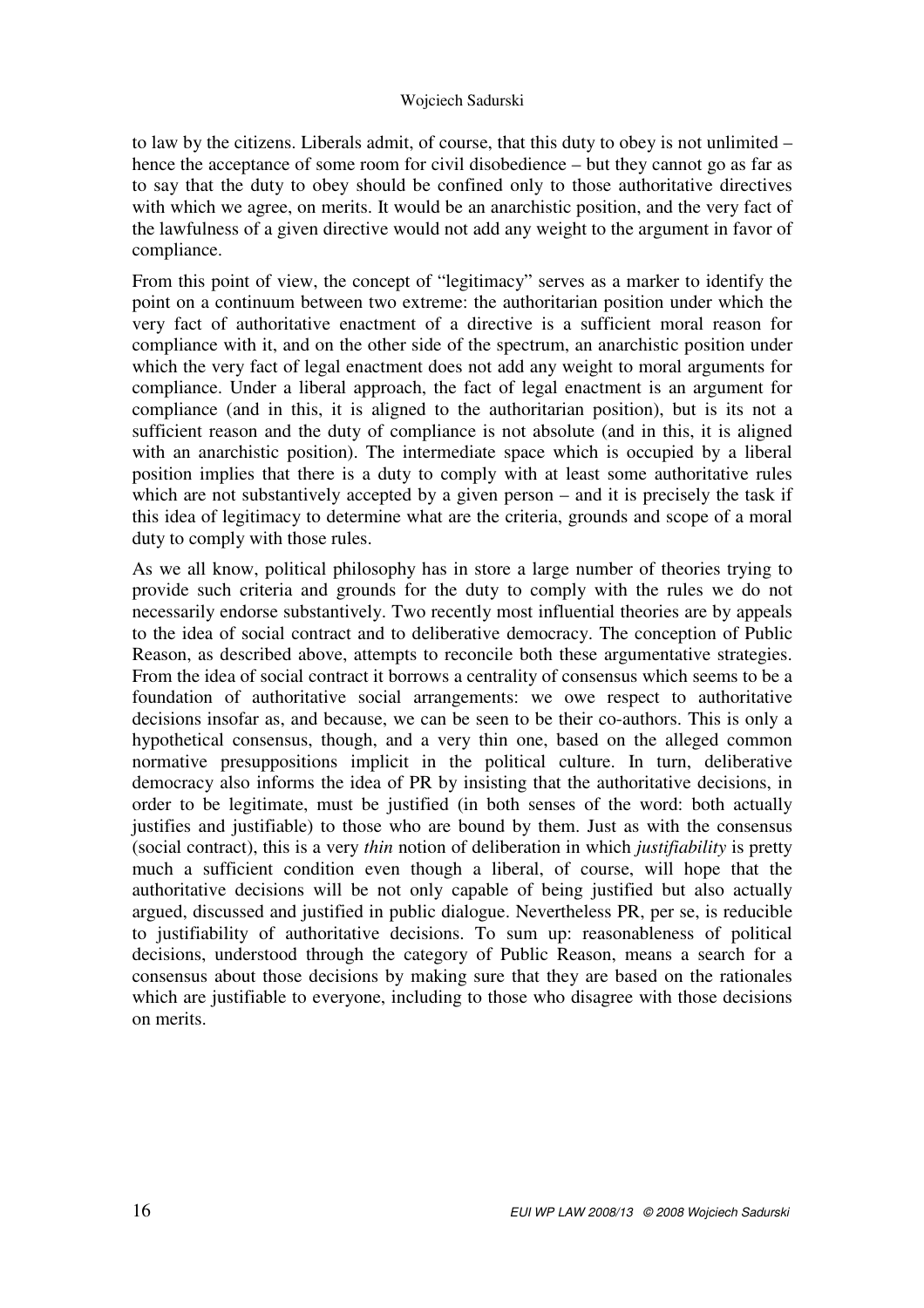# **Conclusions**

In the Introduction to this paper I have flagged up a possibility that reasonableness in legal reasoning and reasonableness in politics are two completely distinct categories, and the only commonality they have is the word. If that were the case, any search for a common denominator would be a result of a simple nominalist error. I hope that this paper has given some reasons to believe that it is not the case, and that the identity of the word may be a helpful indication of a functional similarity of the functions played by the category of reasonableness in these two contexts; the functional similarity which is underwritten by some common value-judgments on which this category is based. So it all boils down to a normative rationale provided for reasonableness in a legal and in a political context.

Let me recapitulate. I have established that in the context of legal theory, the category of reasonableness informs this factor of legal reasoning which may have either a weak meaning, of a "security valve" which allows judges to get rid of manifestly irrational or absurd decisions, which is of lesser importance to us, or  $-$  in its "strong" meaning  $$ triggers a proportionality analysis, i.e. the proportionality of means to ends, where the "means" consist in restrictions of constitutional rights, and the "ends" are about constitutionally permissible aims pursued by the legislator. "Strong" reasonableness is therefore inherently lied up with proportionality, and also with the test of necessity, and thus is a guarantee of a minimal restriction of constitutional rights compatible with the attainment of a given purpose. This approach is one among many judicial approaches to the scrutiny of restrictions of constitutional rights; not the only one, and not necessarily the most libertarian one. It carries certain disadvantages because of an unfortunate alignment of the judicial role with the role of legislator whose classical and generally recognized role is to conduct a complex weighing and balancing of competing social values, interests and preferences. But the proportionality approach also has some great advantages when compared with alternative approaches: it is more transparent when it comes to revealing to the public all the ingredients of the judicial calculus, and most importantly, it reduces the sense of defeat for the losing party. As such, it is consensusoriented because it acknowledges explicitly that there are valid constitutional arguments on both sides, and that the arguments outweighed by the opposing ones do not lose thereby their constitutional weight.

In turn in the political philosophy the notion of reasonableness registers primarily in the liberal theory and applies to the determination of the standards of justifications for authoritative decisions so that they can be considered legitimate, i.e. calling for respect even from those subjected to them who do not agree with them on merits.<sup>23</sup> Such justifications can be seen to reflect the reciprocity principle which can be seen as a version (albeit a weak one) of hypothetical social contract: it demands that only such rationales be provided for authoritative directives which can be endorsed by everyone to whom they are addressed. The attractiveness of this idea results from the fact that it combines two enormously popular traditions in democratic theory: those of social

 $^{23}$  I am deliberately using the careful language of "respect" rather than "compliance" because there is a plausible theory that legitimate authoritative decisions do not necessarily generate a moral duty to comply with them but rather to "respect' them; more on it see Wojciech Sadurski, "Law's Legitimacy and 'Democracy-Plus'", *Oxford Journal of Legal Studies*, 26 (2006): 377-409.